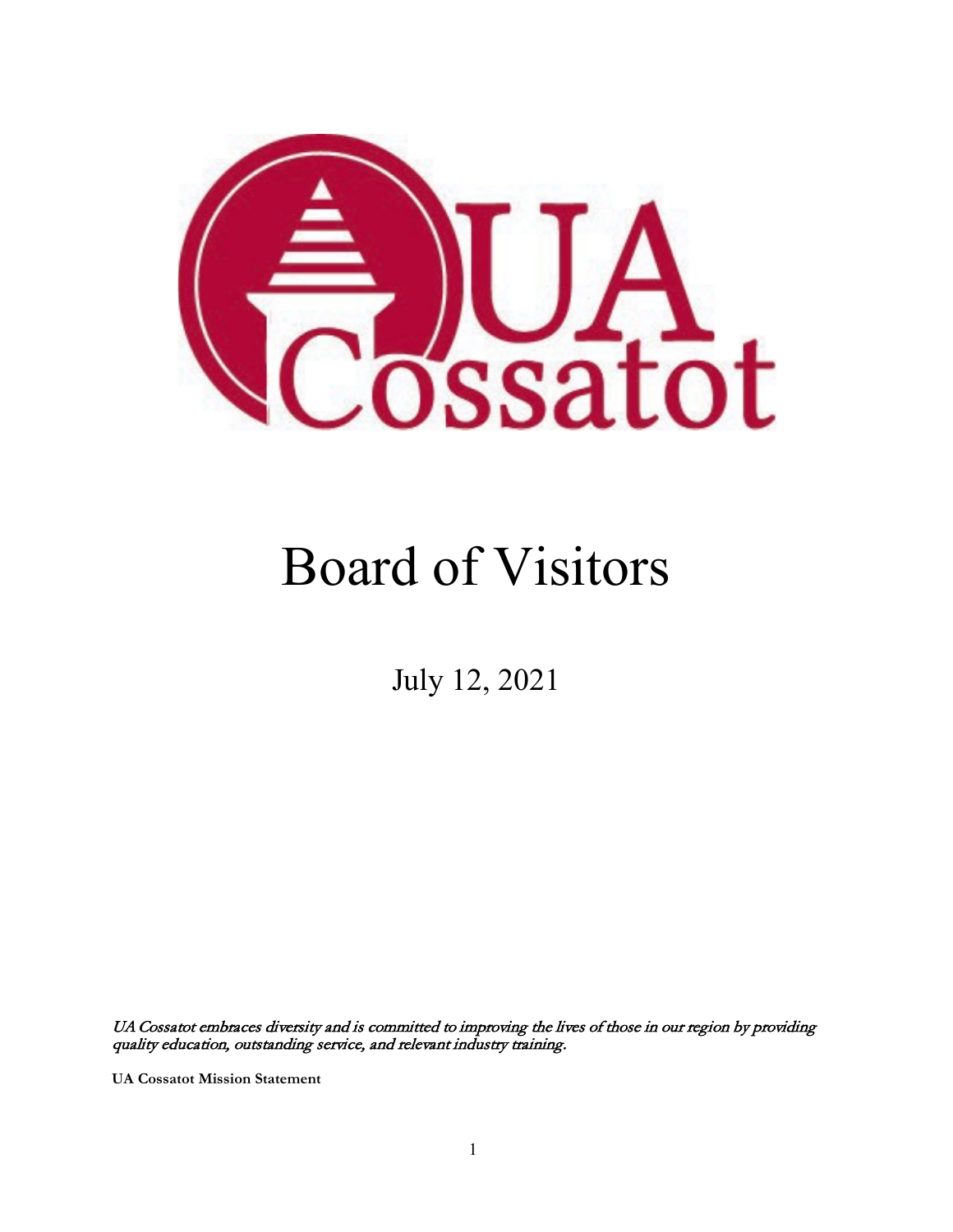### **Board of Visitors Meeting De Queen, Arkansas July 12, 2021**

### **UA Cossatot Bank of Lockesburg Gymnasium**

| I. | Light Meal Served: |
|----|--------------------|
|----|--------------------|

II. Opening Prayer:

Open Meeting:

Introduce Guests:

#### III. Staff Reports

#### IV. Action Items

| No. 4 Review College Policy 782: Tobacco Use and Drug Free Campus 29-31       |  |
|-------------------------------------------------------------------------------|--|
| No. 5 Approve pursuing with Adding UA Cossatot Men & Women's Soccer 2022-2023 |  |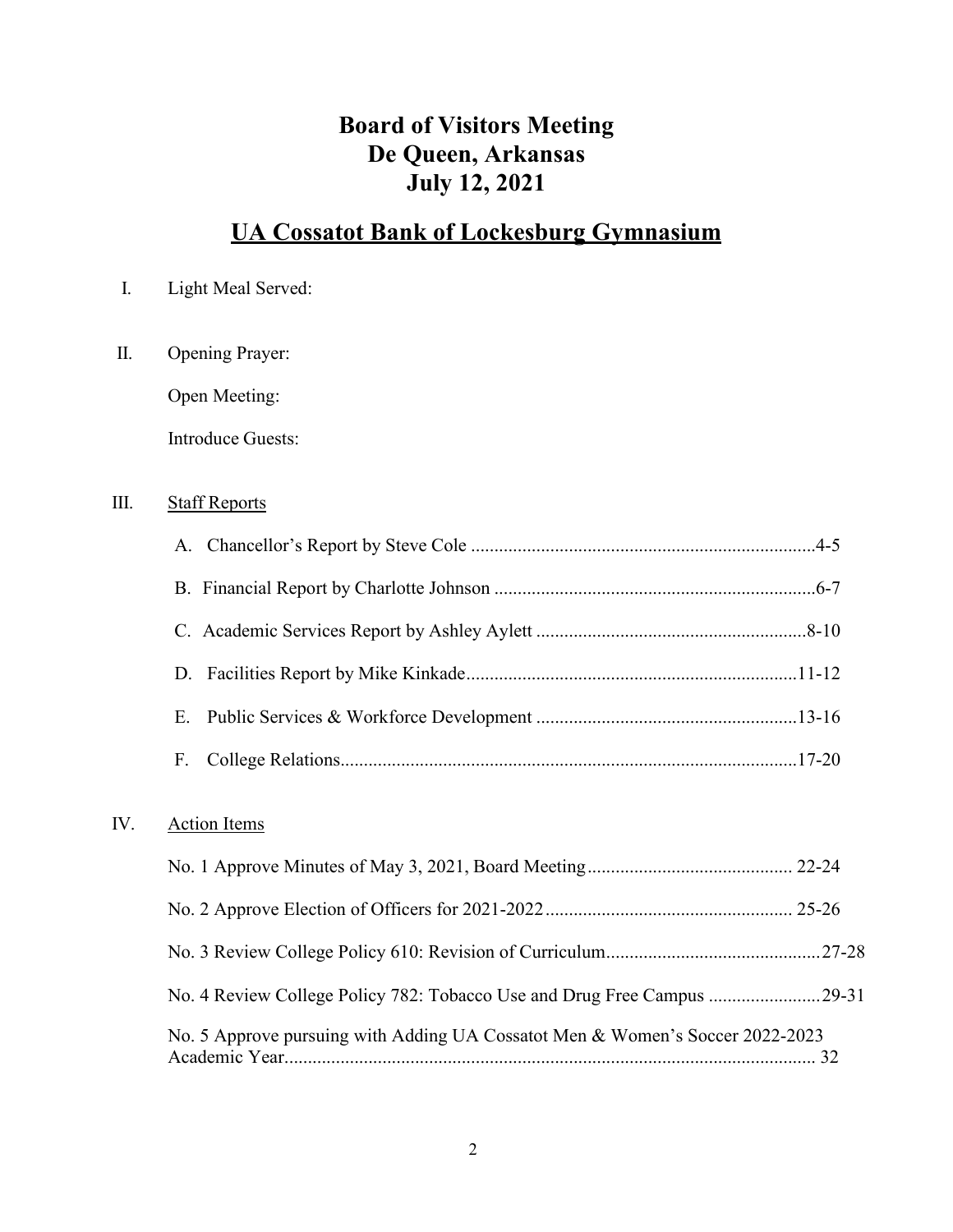V. Adjournment: Motion: Second:

Board of Visitors meeting schedule:

| July 12, 2021      | UA Cossatot Bank of Lockesburg Gymnasium |
|--------------------|------------------------------------------|
| September 13, 2021 | UA Cossatot Bank of Lockesburg Gymnasium |
| November 1, 2021   | UA Cossatot Bank of Lockesburg Gymnasium |
| January 10, 2022   | UA Cossatot Bank of Lockesburg Gymnasium |
| March 7, 2022      | UA Cossatot Bank of Lockesburg Gymnasium |
| May 2, 2022        | UA Cossatot Bank of Lockesburg Gymnasium |
|                    |                                          |

#### VI. Information Items

|--|--|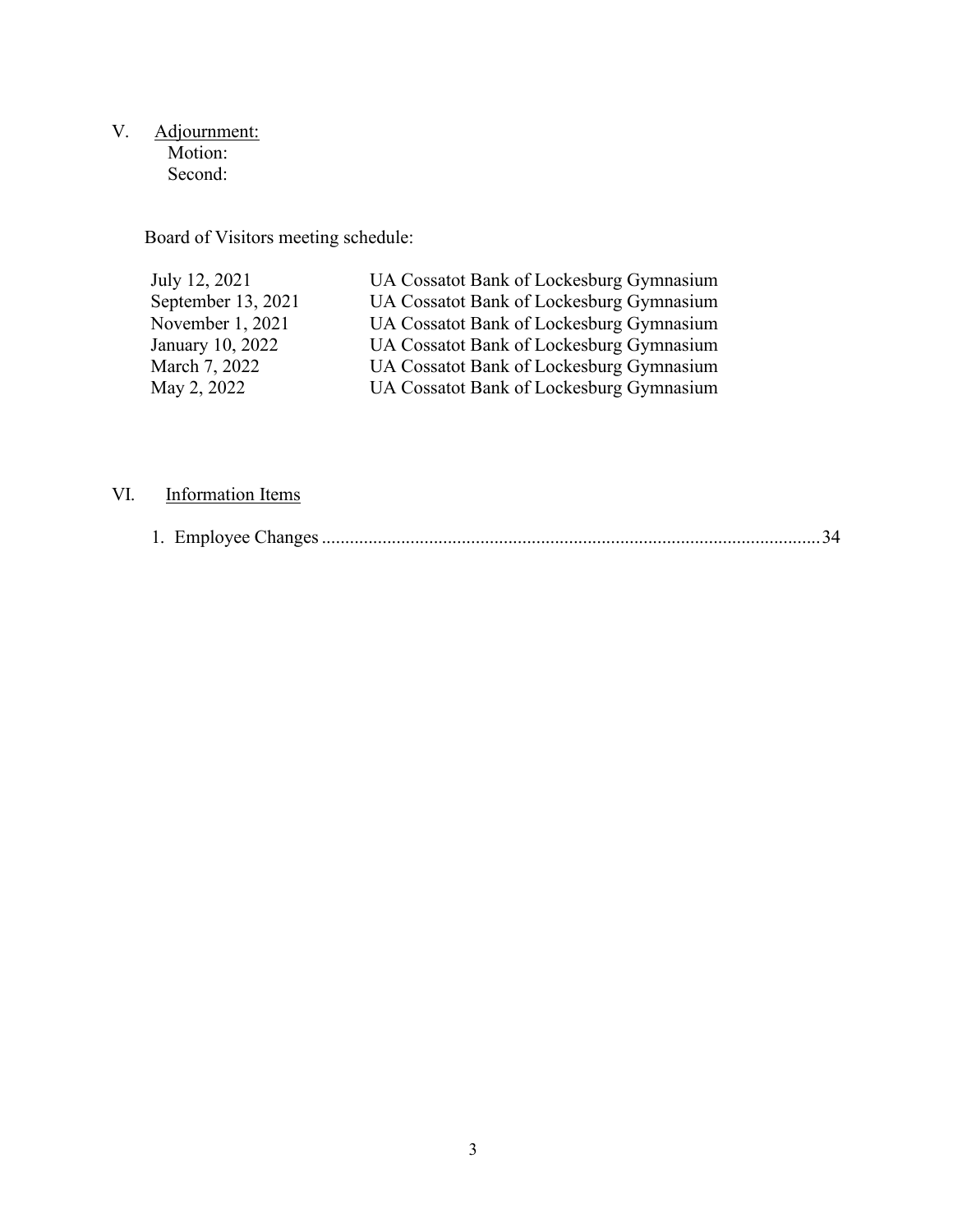REPORT TO THE BOARD OF VISITORS

July 12, 2021

SUBJECT: Chancellor's Report

STEVE COLE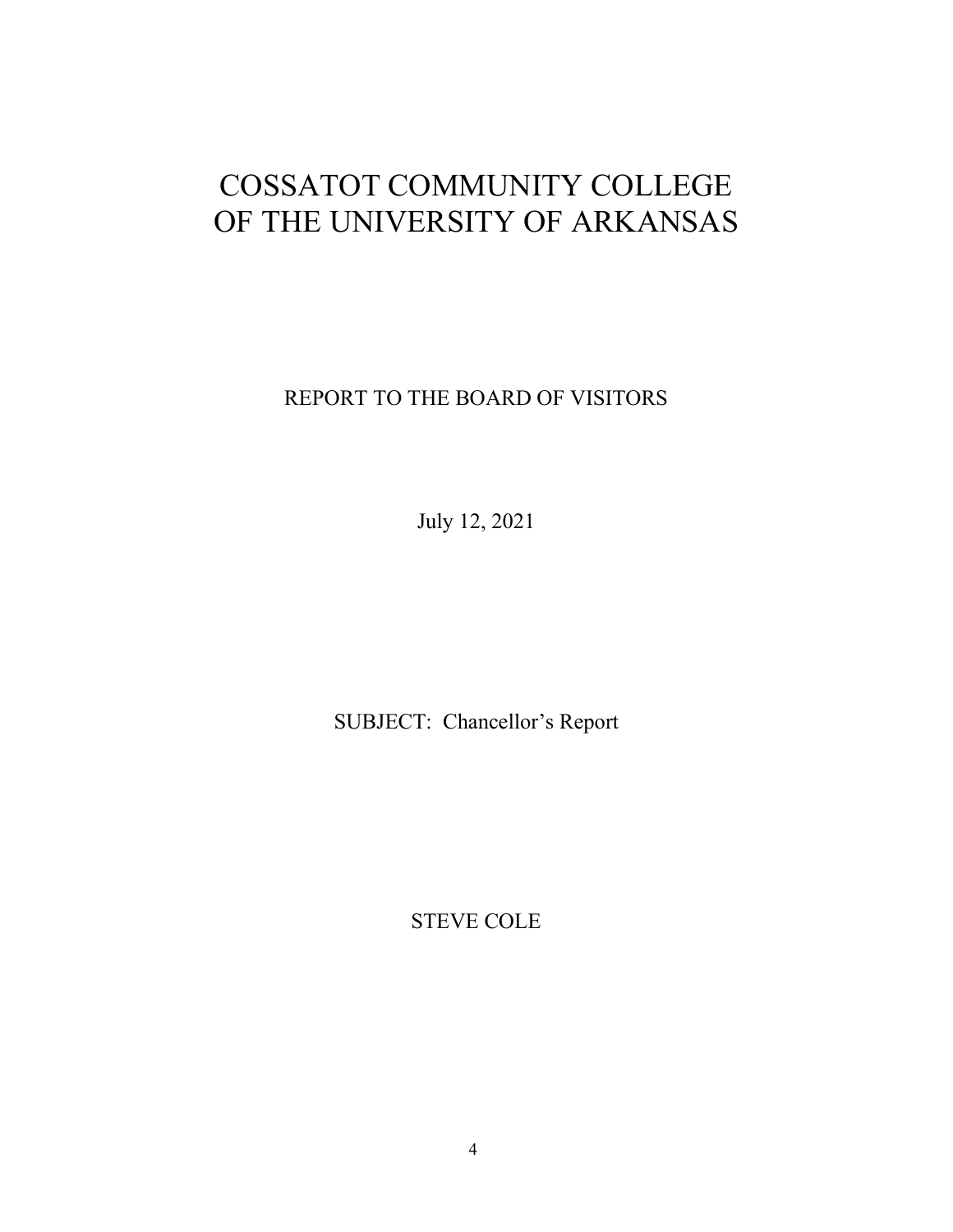#### Collaborations to Create Monsters

Over the past several years, our college has been dreaming about developing a truck driving program that would be the envy of the state. One that would provide jobs, not just for our local area, but for the region as a whole. It seems that the more we tried, the harder it became to attract and train these sorely needed drivers.

Then we decided to change the paradigm of what we were trying to do. Instead of facing this monumental task alone, we decided to collaborate with three partners that would help us share costs, and provide a regional "feel" to the program.

What has since transpired has been nothing short of phenomenal. We introduced the Arkansas Trucking Academy  $(ARKTA)$  to the world on June  $23<sup>rd</sup>$ , and since then we have had almost 75 applicants to the program and we have had three conversations with three of the largest trucking companies in the United States, all wanting to partner with ARKTA in some way to help train their drivers. We have had one state entity offer to pay for all student's tuition, and we have had at least \$39,000 in additional state investment to help offset the cost to operate the program.

This would not have been possible without a collaboration between peers and friends that eliminated red-tape and made a program that can be scaled to fit any need the state has. In short, and unbeknownst to us, we have created a monster! But this is one monster we do not mind feeding.

What we hope to do, is use this same model in the future to create more monsters to feed...all in the name of graduating students to fill workforce needs around our area and the state of Arkansas.

Respectfully submitted,

 $122$ 

Dr. Steve Cole, Chancellor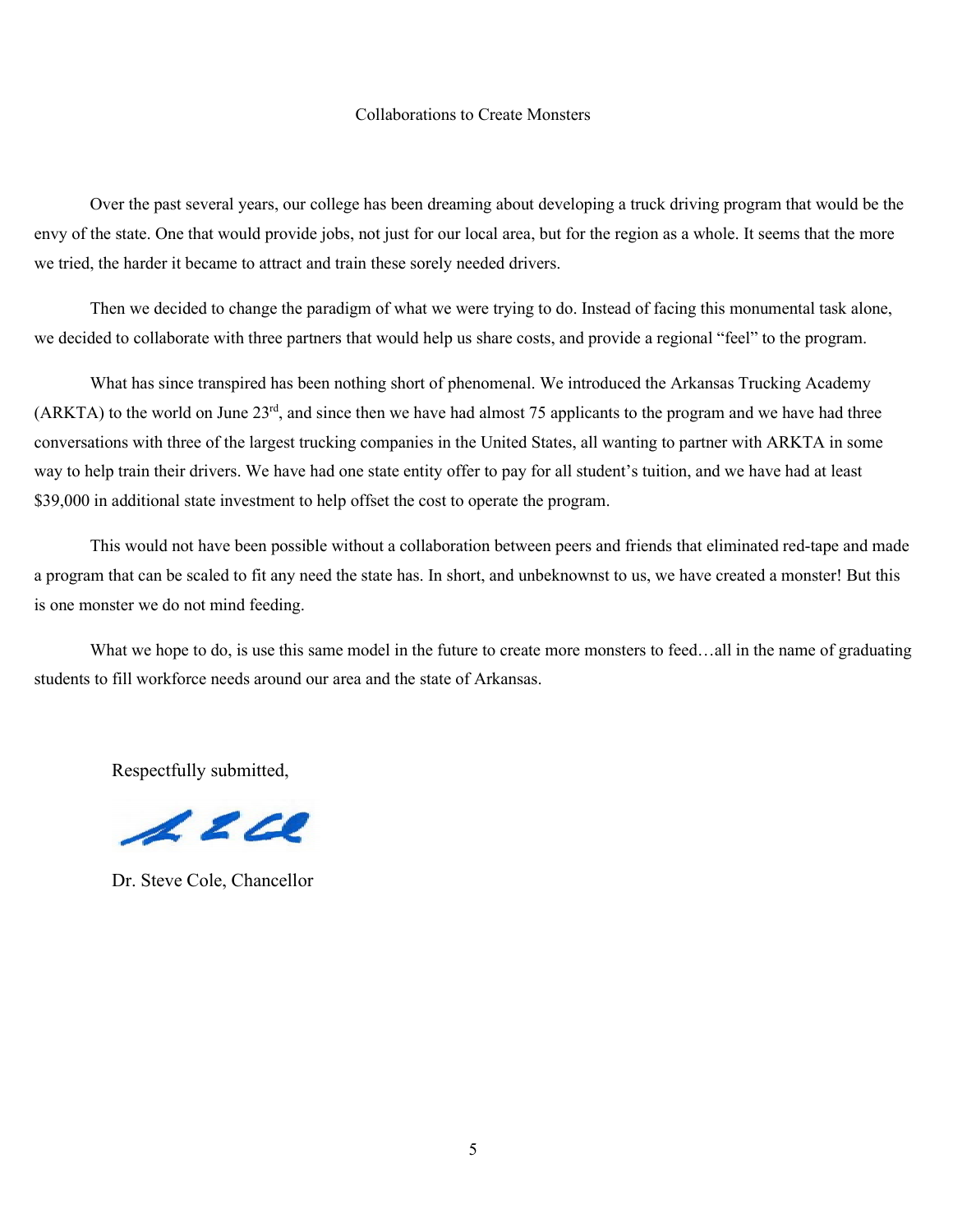REPORT TO THE BOARD OF VISITORS

July 12, 2021

SUBJECT: Financial Report

CHARLOTTE JOHNSON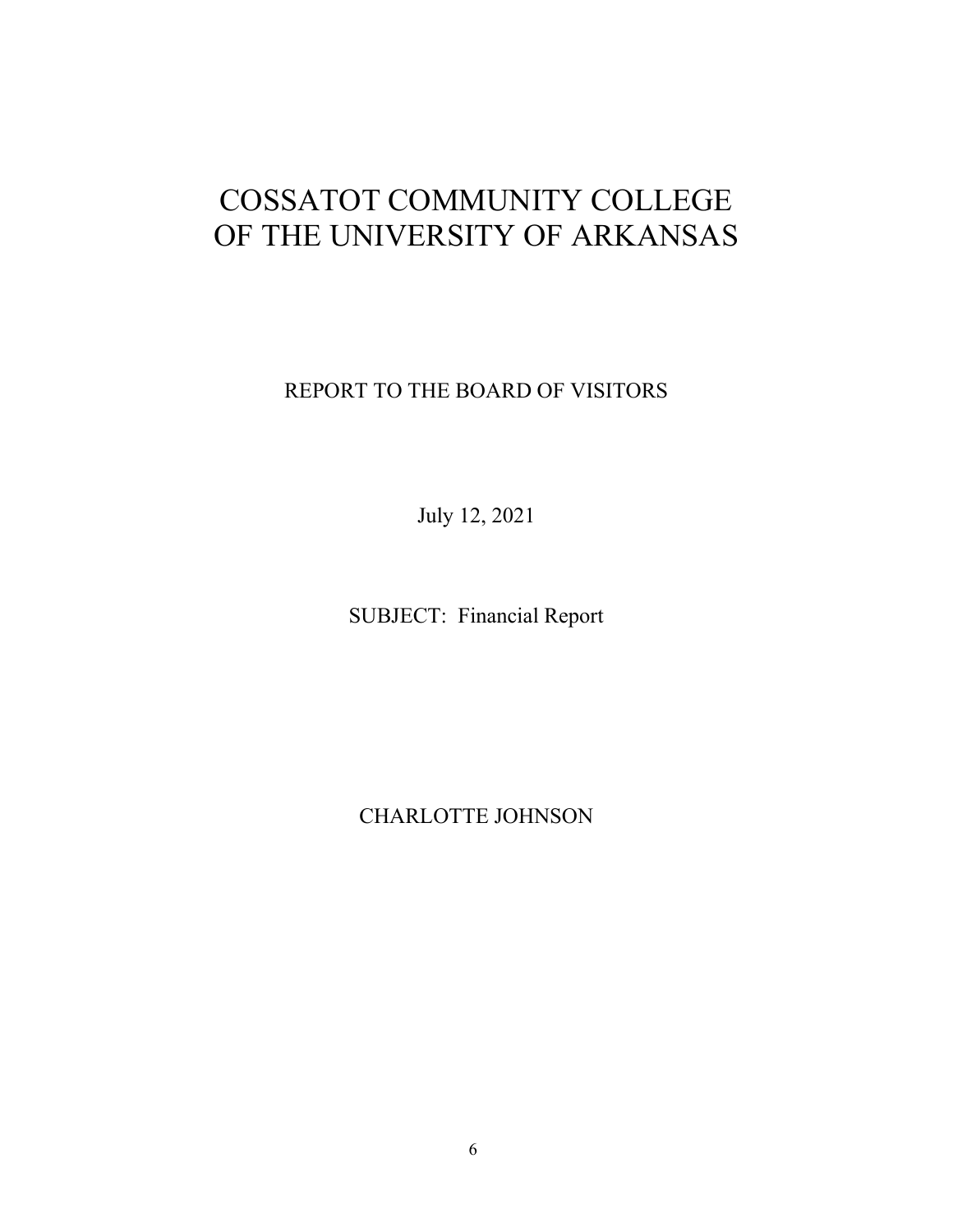Financials will be presented the day of the meeting.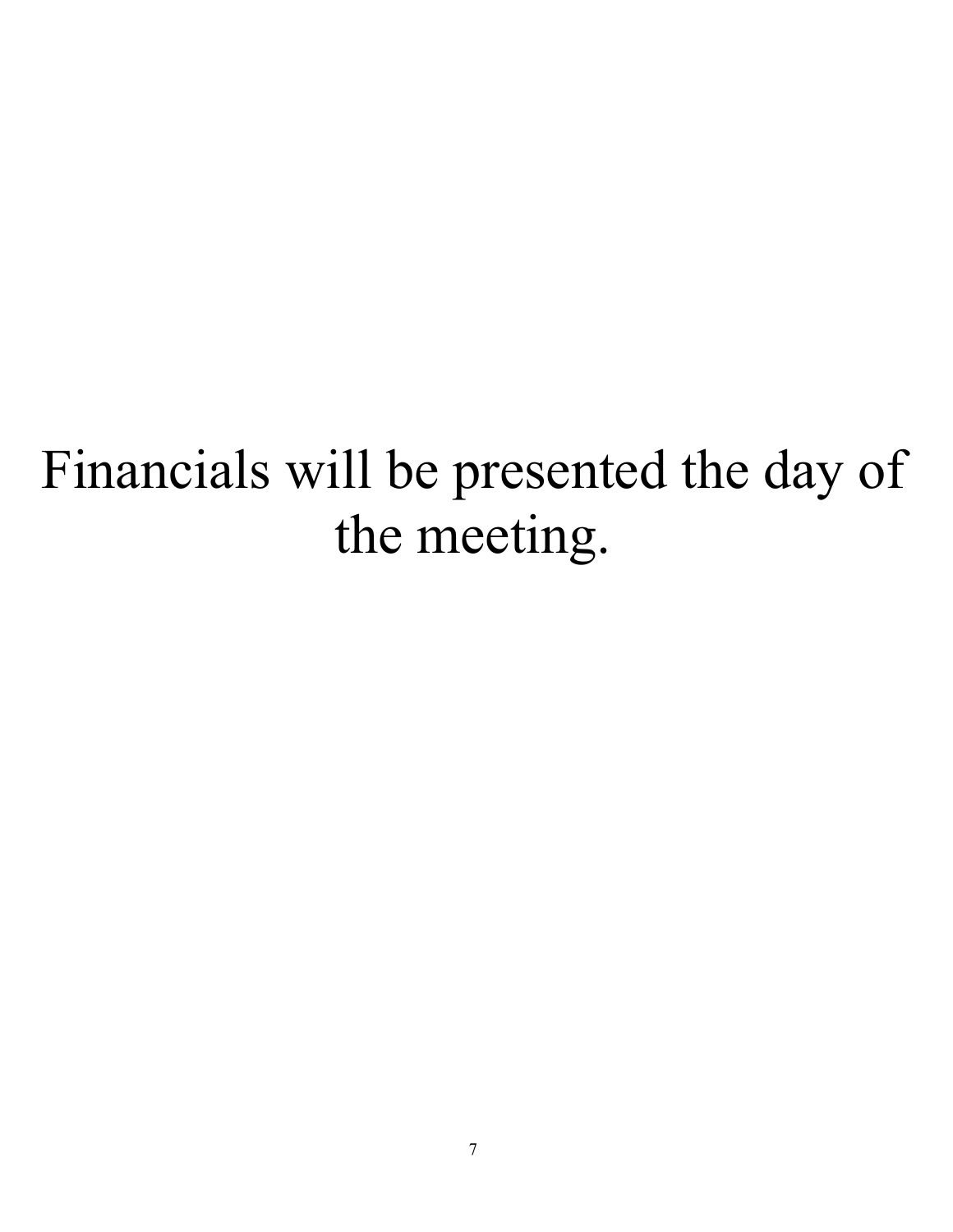REPORT TO THE BOARD OF VISITORS

July 12, 2021

SUBJECT: Academic Services Report

ASHLEY AYLETT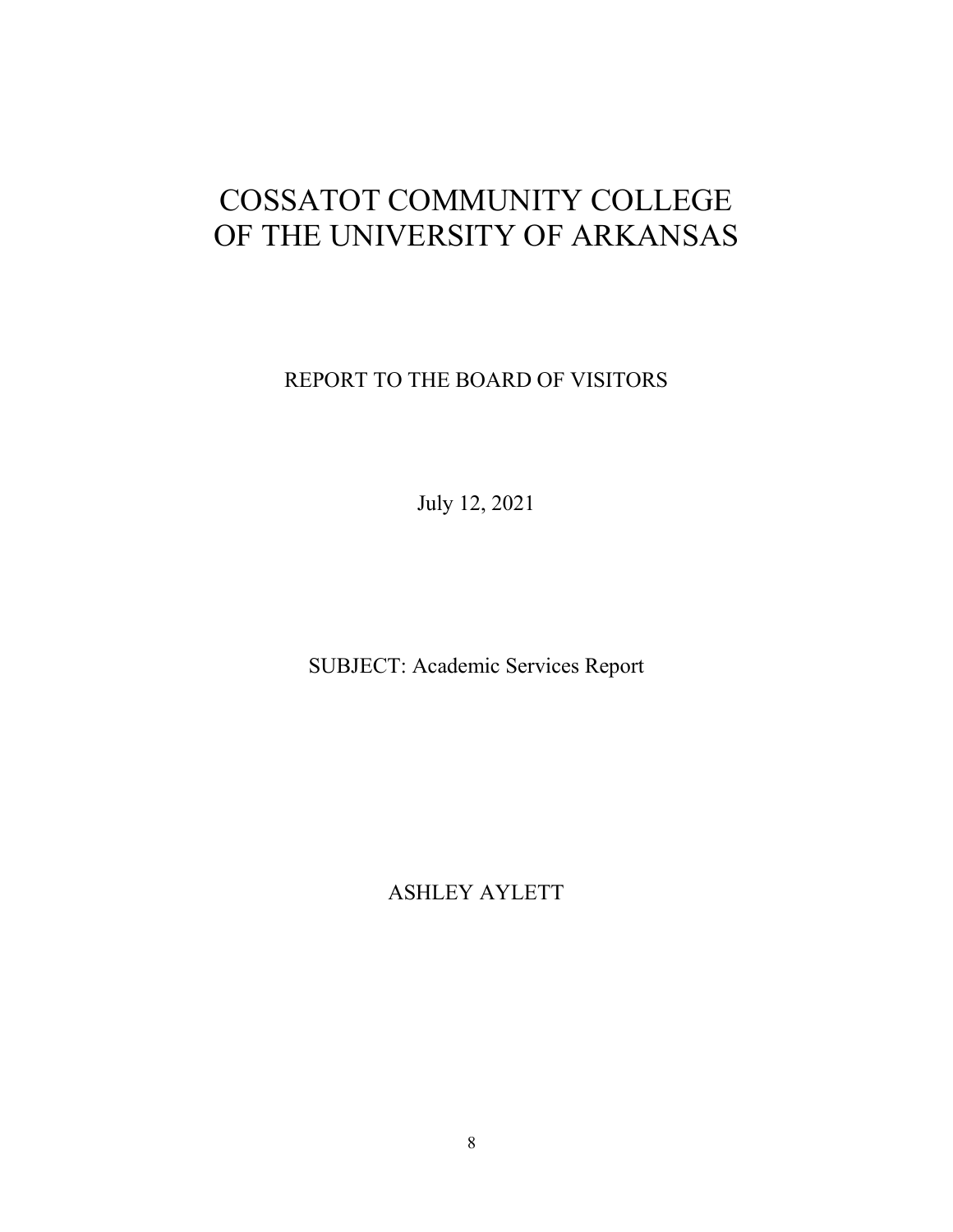#### **Academic Services Report—July 2021**

#### **SUMMER 2021 ENROLLMENT**

| Summer 2021 | 351 |
|-------------|-----|
| Summer 2020 | 361 |
| Summer 2019 | 408 |
| Summer 2018 | 405 |
| Summer 2017 | 368 |

#### Number of Courses

| Summer 2021 | 50 |
|-------------|----|
| Summer 2020 | 48 |
| Summer 2019 | 53 |
| Summer 2018 | 71 |
| Summer 2017 | 57 |

### SUMMER 2021 STUDENTS BY COUNTY

| Howard       | 25.64% | Up about $1\%$ |
|--------------|--------|----------------|
| Little River | 14.81% | Down about 1%  |
| Sevier       | 33.90% | Down about 3%  |
| Pike         | 7.12%  | Up about $1\%$ |

|        | SUMMER 2021 STUDENTS BY GENDER |
|--------|--------------------------------|
| Female | 288                            |
| Male   | 63                             |

#### SUMMER 2021 STUDENTS BY AGE

| 24 and under | 206 | Youngest $=15$    |
|--------------|-----|-------------------|
| Over 24      | 145 | Oldest = $63$     |
|              |     | Median age $= 23$ |

| Firsttime entering undergraduate (First time any college)                                                      |     | 6.27%    |
|----------------------------------------------------------------------------------------------------------------|-----|----------|
| Still in high school                                                                                           |     | $1.99\%$ |
| Dually enrolled high school student                                                                            |     | $0.00\%$ |
| Other First-Year Continuing Student (with us before, earned under 30 hours)                                    | 43  | 12.25%   |
| First-time entering undergraduate transfer (will change to $\#2$ , $\#6$ , or $\#8$ the next enrolled semester | 28  | 7.98%    |
| Continuing Undergraduate Student (with us before, earned at least 30 hours)                                    | 191 | 54.42%   |
| Readmitted Undergraduate Student (skipped regular semester with us)                                            | 49  | 13.96%   |
| Use this if other options do not fit/Unclassified Pre-Baccalaureate                                            |     | $0.00\%$ |
| Earned Bacalaureate/pursuing undergraduate credential                                                          |     | $2.56\%$ |

#### **Institutional Research Office Updates**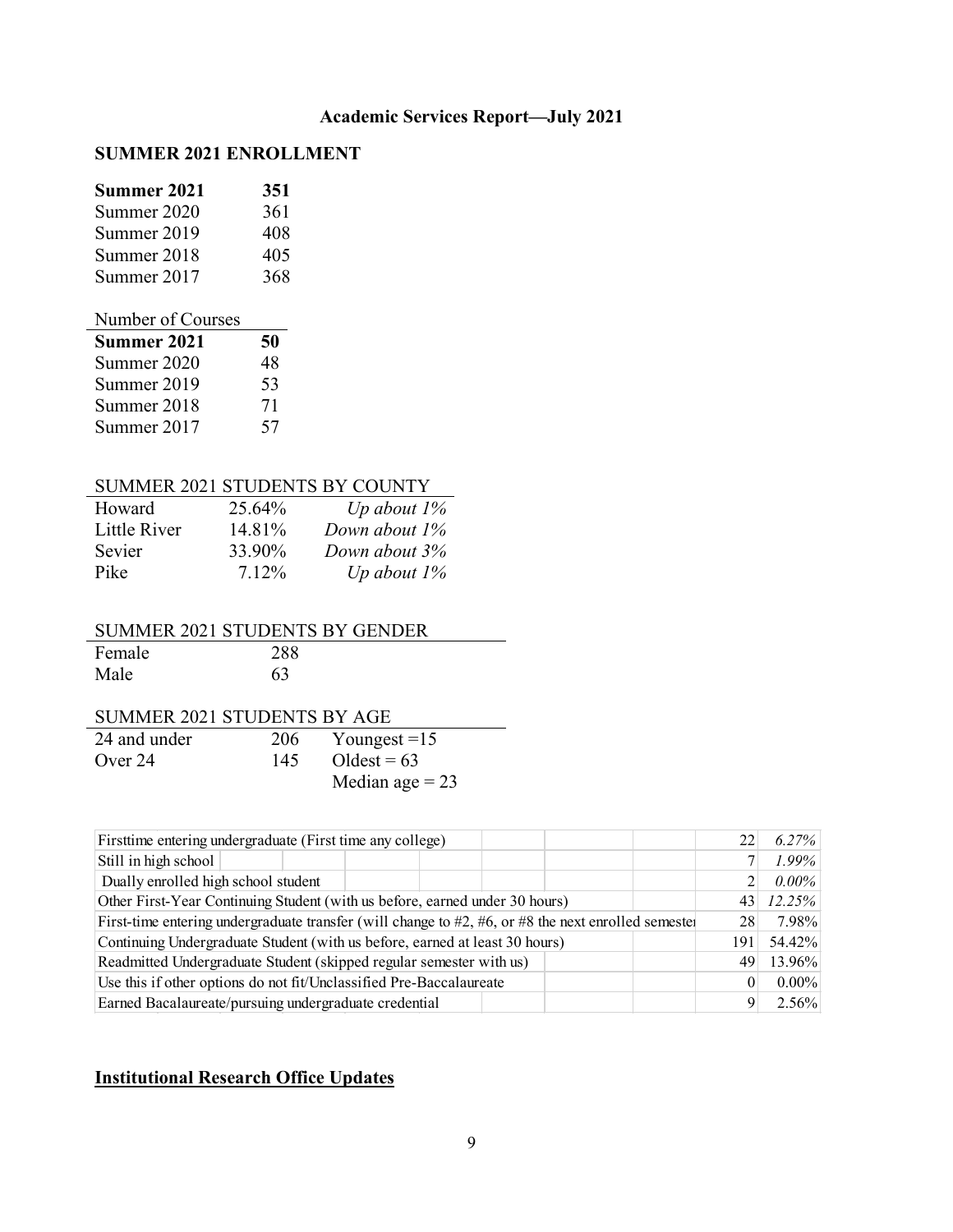The IR office continues to collaborate across many college departments to assist in collecting and assessing data as administrators carry on the work of the college. A few of those projects are the Title III-Align Grant, Strong Start To Finish (SSTF) project, College Learning Outcomes Assessments (CLO), and continued assessment of UA Cossatot's Strategic plan and development of the new Strategic Plan.

Currently the College Relations department and IR Office are collaborating to develop an Institutional Research webpage for the college website. Once in place, this page will allow access to a plethora of data that will reflect the college's student populations, enrollment, and other information that is highlighted in individual, longitudinal studies reports. Time frame for completion is fall 2021.

#### **Program Updates**

- OTA hosted Kids College in June on the Ashdown Campus. Due to COVID we did not open to the general public as we normally do. We only invited the two day cares in Ashdown and to keep groups separated during the activity.
- In April, OTA students celebrated OT Month and completed a give back activity by creating 30 quarantine activity bags that were donated to Ark Nursing and Rehab in Ashdown.
- LPN students participated in the Sevier County Senior Citizen Appreciation Day on June 4th. 141 seniors participated.
- LPN Pinning and graduation was held June 25th.
- The Workforce Grant for Medical Programs is going well. Most EMT equipment has been ordered at this point.
- Orientation has started for new cohorts for August (LPN/OTA/PTA).
- High School Programs is partnering with ADHE to fill the educator pipeline across Arkansas. Teacher shortages continue to rise so with the assistance and funding provided from ADHE, we will be able to offer education courses concurrently to high school students interested in the field of teaching. During this time, students will have the ability to earn a certificate of proficiency and technical certificates to lead to paraprofessional positions while working toward an Associate degree that will feed directly into a Bachelors of Education.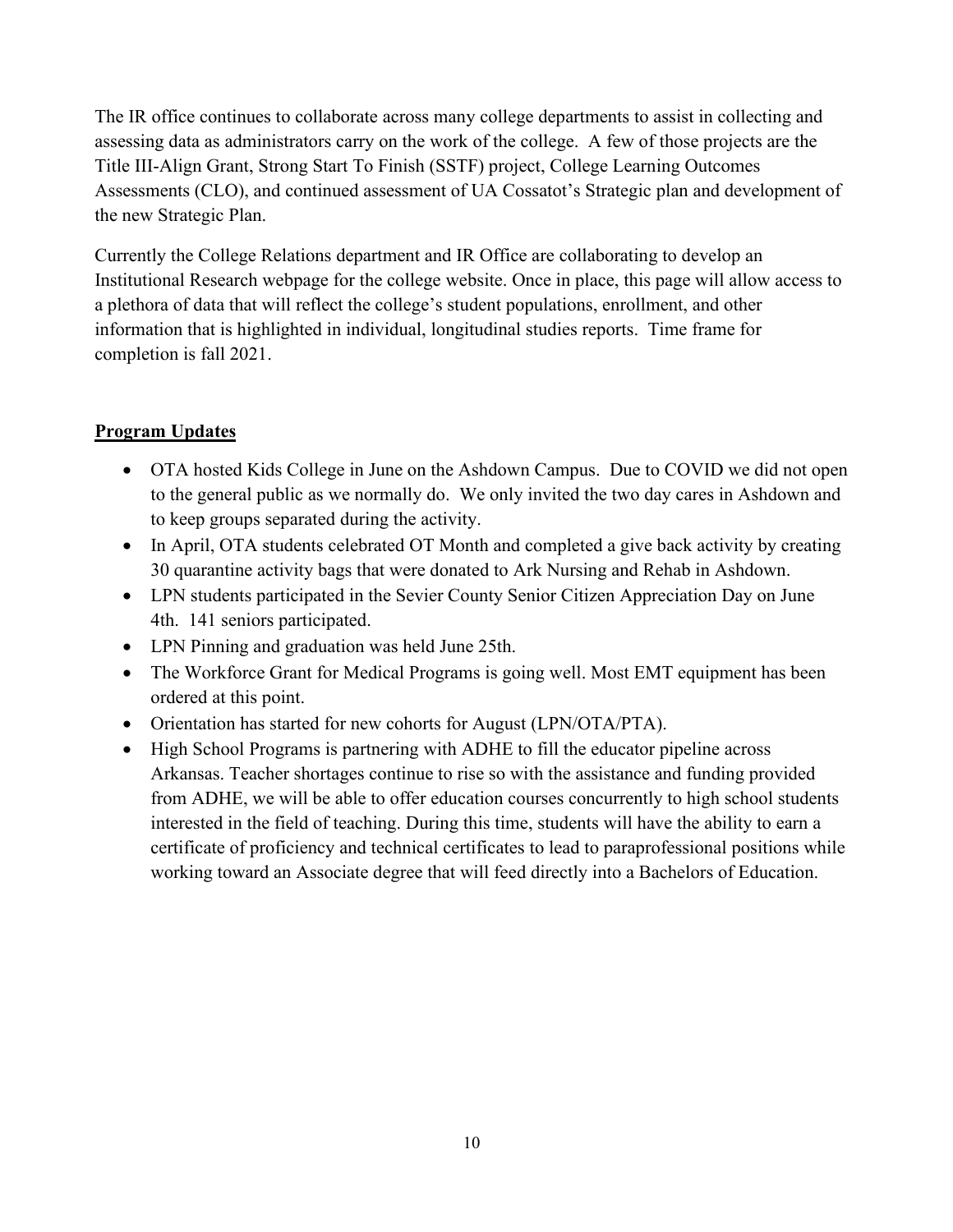REPORT TO THE BOARD OF VISITORS

July 12, 2021

SUBJECT: Facilities Report

MIKE KINKADE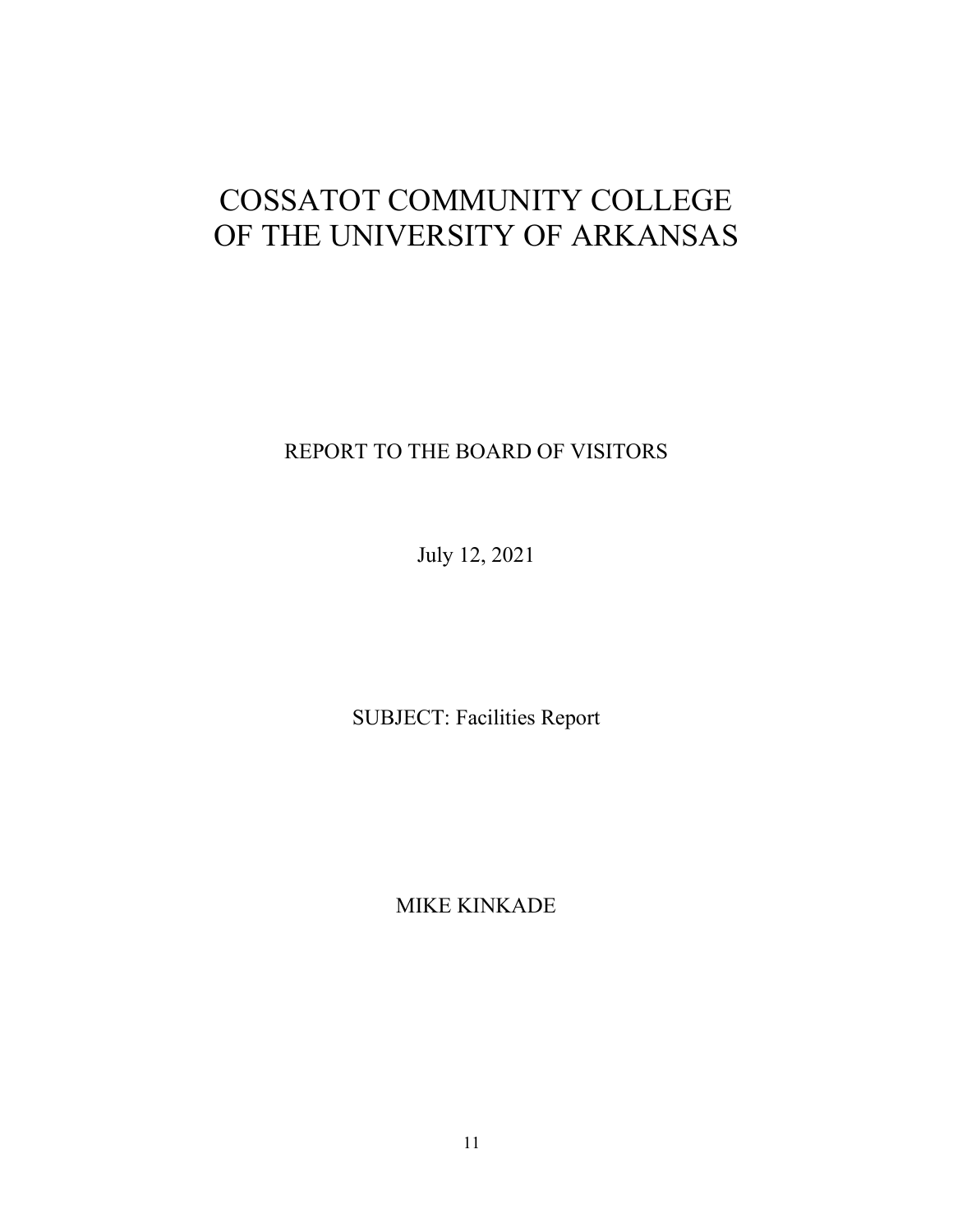#### Facilities Update as of 22 June 2021

Below are several of the projects where our departments are involved:

- Floor and utility plans for the Lockesburg Middle School project were recently received by us from the architectural group we hired, SCM Architects, with a copy of the plans sent to (and accepted by) the Arkansas Heritage group. The preservation group is involved so we can maintain our historic ties and be eligible to apply for a "historic district" designation at the conclusion of the Middle School project.
- Thankfully, we are beginning to see more movement from vendors and contractors on the Middle School project – hollow metal door frames are received, and we should soon get a delivery schedule for windows, metal doors, and the exterior wooden door and frame. I recently met with a brick and block mason who said he will be able to get the doorways in the block cut and the hollow metal frames installed within a month. Carpenters are scheduled to be on campus in July, and the roof vendor is scheduled to seal the roof penetrations and coat the roof the last week of July. Our in-house maintenance crew has also been involved, and is currently re-plumbing the rest rooms and will move to the conference room kitchen area as the carpenters progress. We have also reached out to a local vendor for a quotation on the HVAC work, and now that we have electrical plans, I will be reaching out to electrical contractors as well.
- We will be making some modifications in the Bank of Lockesburg Gymnasium to widen the basketball court to be in compliance with NJCAA requirements for the arc of the 3-point line. This requirement will cost us a row of bleachers on each side, but should be do-able without endangering the National Register designation.
- The Nashville ERC project should complete the week of 21 June, with the Open House scheduled for 4 August 2021. Obviously all of our Board of Visitors members are most welcome.
- Just a reminder to you that we will soon be working on a couple of projects associated with our Medical Education programs - each of our four campuses has plans to add simulation and skills labs at each location, with our De Queen campus also receiving a Medical Technician lab. These renovations are planned to begin fall semester and wrapping up in the spring 2022.
- Should go to closing in the next couple weeks on the Murfreesboro building sale.

As always, we are excited to see these projects taking place – projects that will benefit our students and surrounding communities for years to come.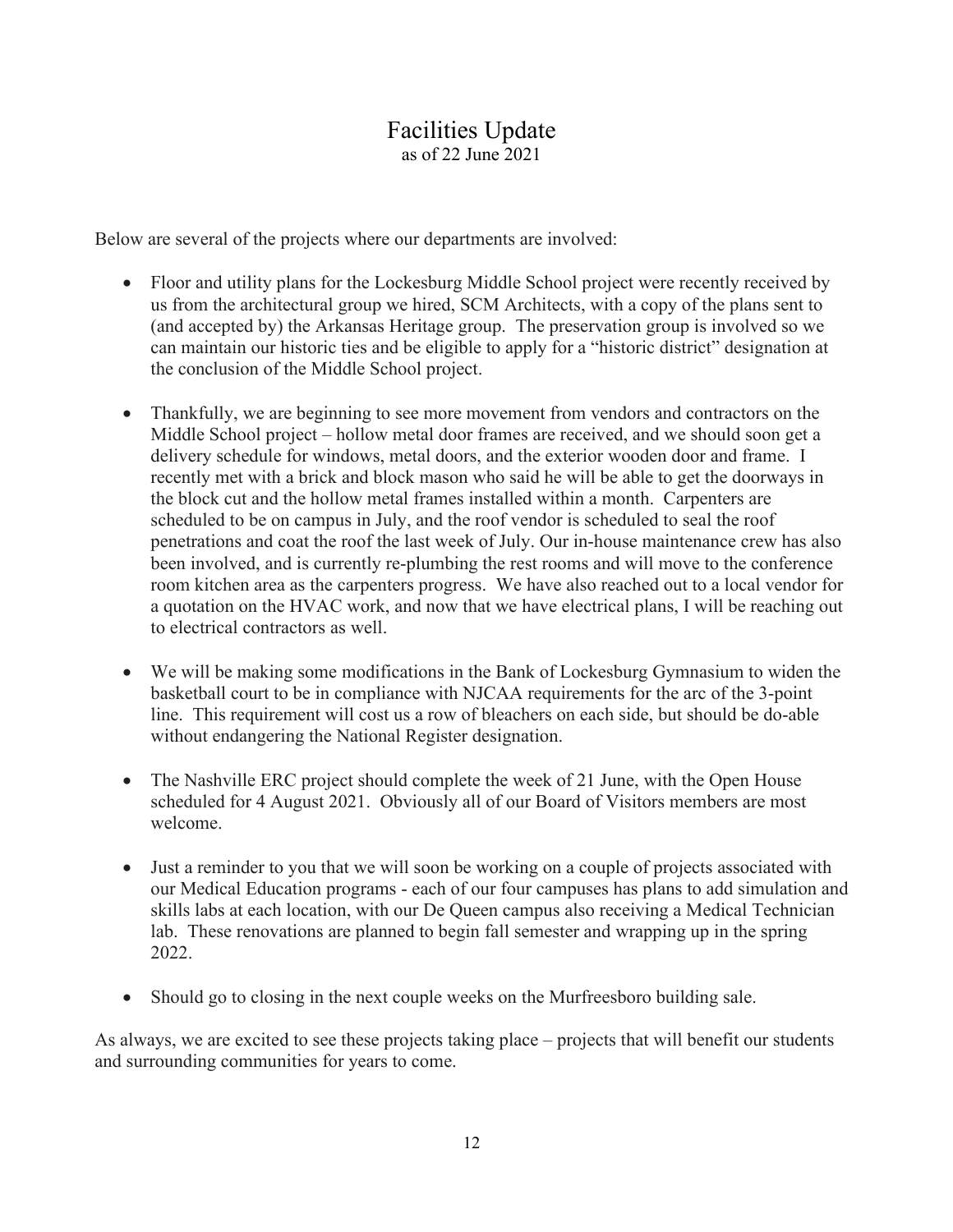REPORT TO THE BOARD OF VISITORS

July 12, 2021

SUBJECT: Public Services & Workforce Development

TAMMY COLEMAN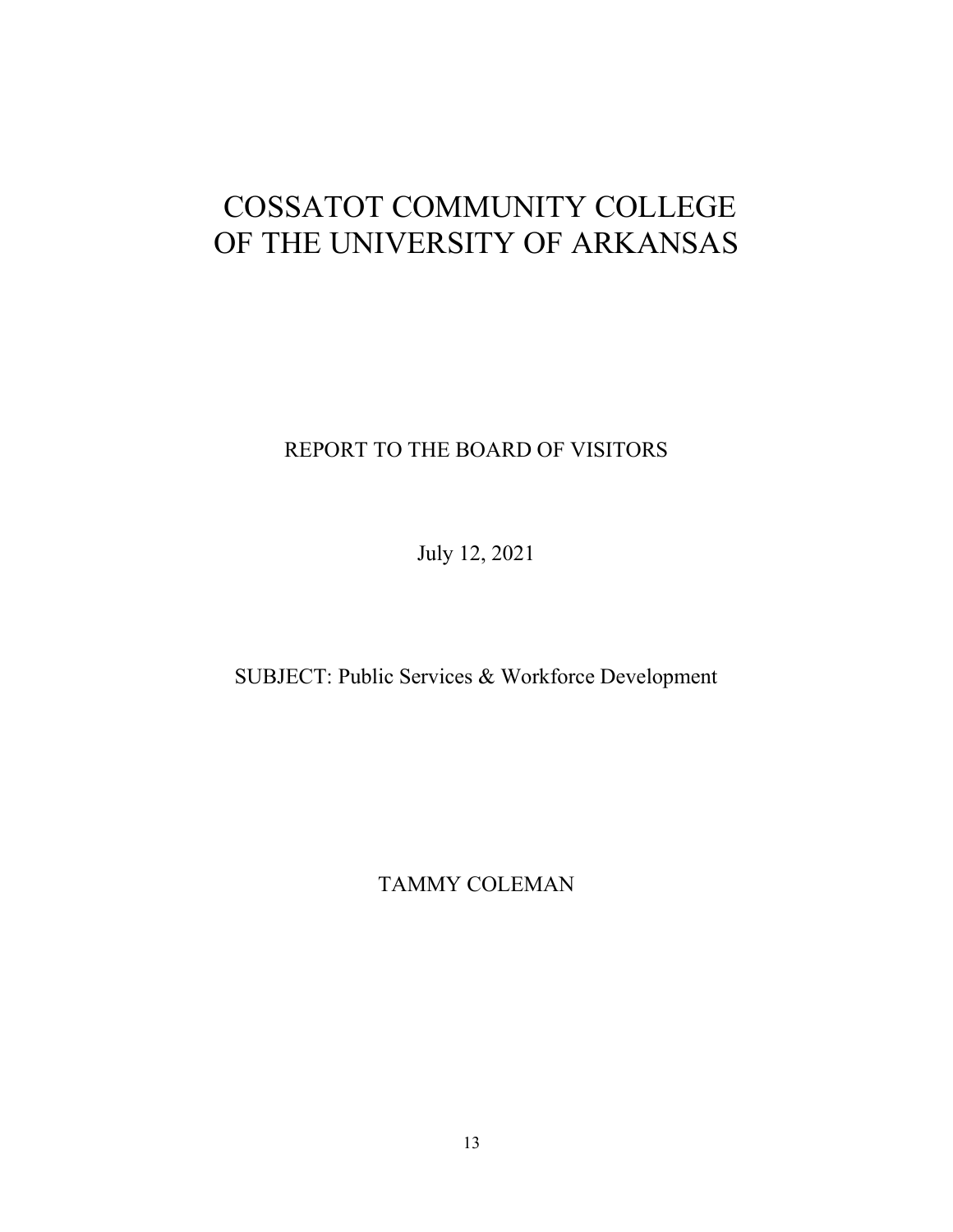#### **Public Services & Workforce Development Report**

| <b>April - May 2021</b>                               |     |  |
|-------------------------------------------------------|-----|--|
| <b>Total Number Served</b>                            | 369 |  |
| <b>Continuing Education/Workforce Development</b>     |     |  |
| <b>Arkansas Career Readiness Certificate Services</b> |     |  |
| <b>Career Pathways</b>                                | 109 |  |

**Contributing Team Members:** Career Pathways Director, Crystal Bell-Hunter; Continuing Medical and Safety Education Coordinator, Waco Jackson; CRC Team Leader, Gina Duncan; Workforce Development Coordinator, David Sirmon; and Public Services and Workforce Development Director, Tammy Coleman.

- 1. Continuing Education and Workforce Development offered 129 scheduled hours of classroom instruction in April - May 2021, including the courses/services/activities listed below, and processed 219 registrations.
	- Active Shooter
	- Arkansas Trauma System Review
	- Basic Life Support Renewal
	- Basic Pump Operation
	- Concealed Handgun
	- Enhanced Carry License
	- Fire Ground Rehab
	- Nursing Assistant Program
	- OSHA 10
	- Pediatric Emergencies
	- Stroke Recognition
	- Plus hundreds of non-credit courses made available online monthly in partnership with Cengage Learning
- 2. In April UA Cossatot Career Pathways participants were featured in video testimonials to share their personal experience with the program and success story. The testimonials demonstrate how the Arkansas Career Pathways Initiative is providing individuals with the higher education skills and credentials they need to gain immediate entry into targeted occupations--ultimately leading these individuals to economic self-sufficiency.
- 3. The Career Pathways Program served 109 active participants April May 2021. Fifteen (15) credentials were earned.

Two (2) Associate Degrees

- (1) Associate of Science-Administrative Assistant
- (1) Associate of Science-Psychology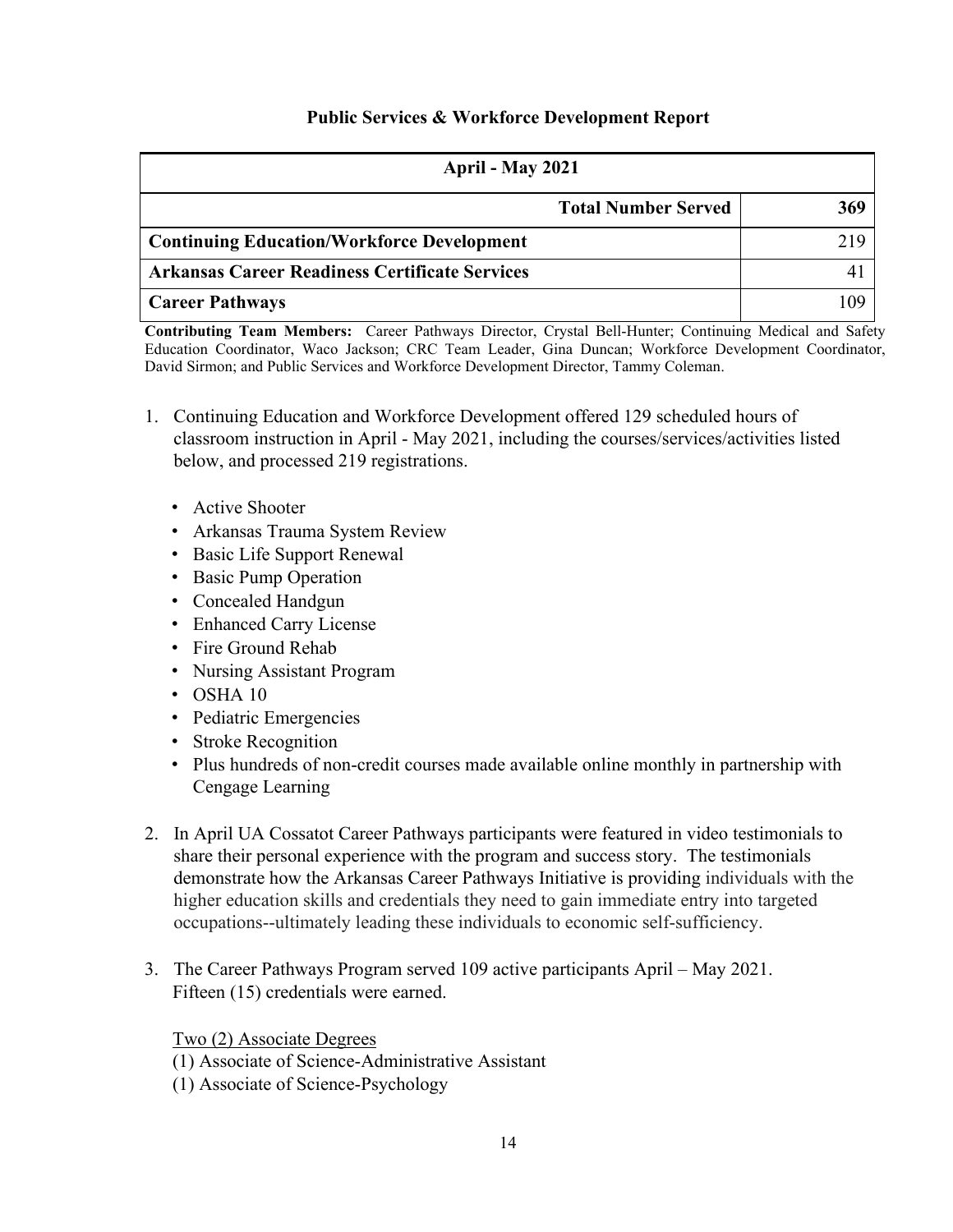Four (4) Technical Certificates

- (1) Technical Certificates in Cosmetology
- (1) Technical Certificates in General Studies
- (1) Technical Certificates in Health Professions
- (1) Technical Certificates in Medical Assisting

#### Three (3) Certificates of Completion

(3) Certificate of Completion-Phlebotomy Technician Program

#### Six (6) Employability Certificates

An Employability Certificate may be added to the student's portfolio and can lead to employment. The certificate addresses basic academic skills, career counseling, basic computer skills and employability skills not always available in traditional college classes.

- 4. Twenty (20) students earned the National Center for Construction Education and Research (NCCER) Core Curriculum credential in the spring 2021 semester. Instruction included safety, construction math, hand tools, power tools, construction drawings, basic rigging, communication skills, employability skills, and material handling. Completing this curriculum gives the trainee the basic skills needed to continue education in any craft area he or she chooses.
- 5. UA Cossatot's Workforce Recruitment/Virtual Career Center activity:

| # of Current Registered Student/Alumni/Community Accounts | 799 |
|-----------------------------------------------------------|-----|
| # of Current Registered Employer Accounts                 | 208 |
| # Active Jobs Posted in VCC in April 2021                 |     |
| # Active Jobs Posted in VCC in May 2021                   |     |

#### **VIRTUAL CAREER CENTER**

Powered by College Central Network®

UA Cossatot's Career Services Department working in collaboration with the Workforce Development office makes online job resources available *free* to students, alumni, community residents and employers. Employers may post jobs and search résumés within the Workforce Recruitment Center at [www.collegecentral.com/cosstot.](http://www.collegecentral.com/cosstot) Students may access the Virtual Career Center at [www.cccua.edu/getajob](http://www.cccua.edu/getajob)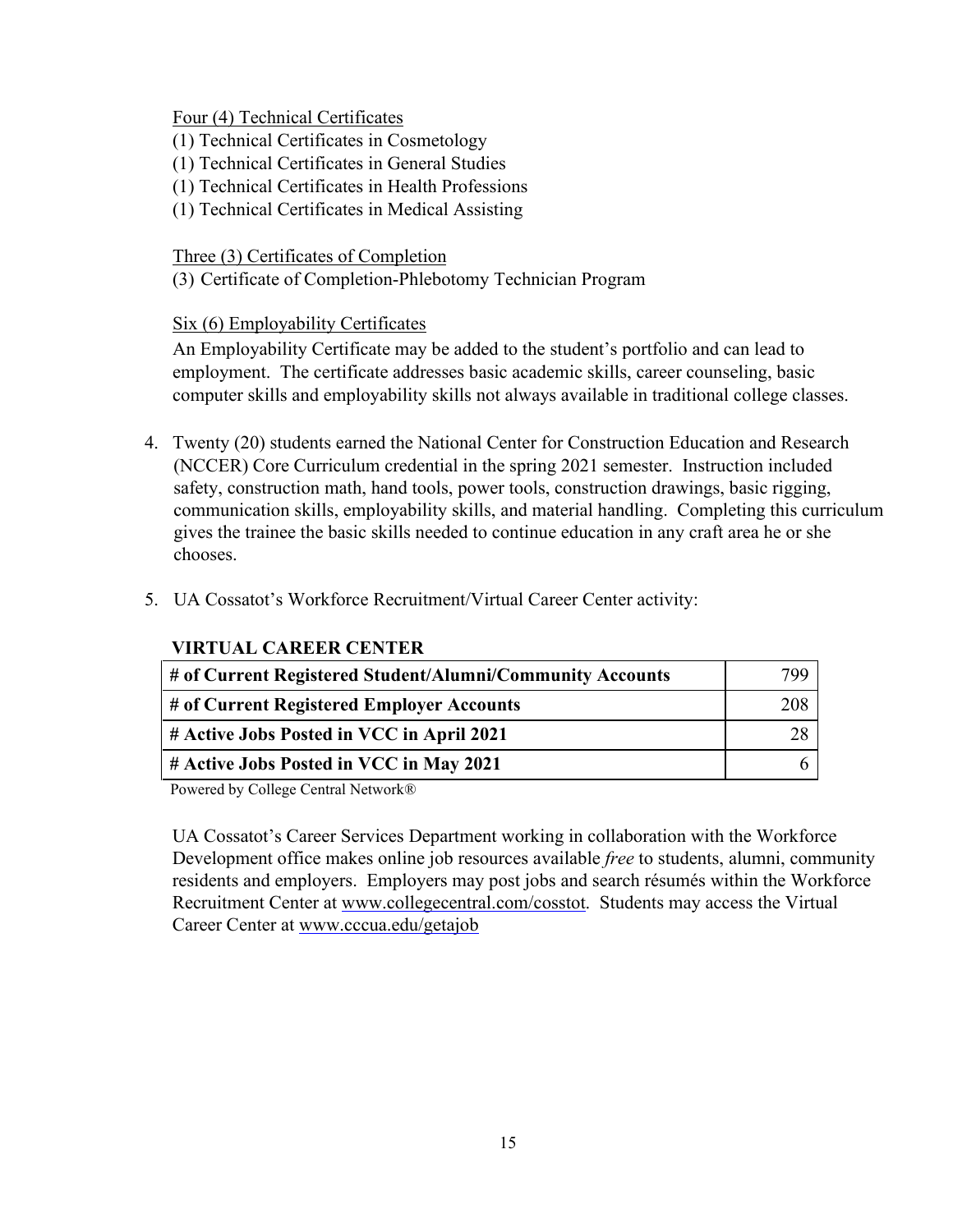6. Forty-one (41) students received career readiness services during April – May 2021.

|                                               | April 2021      | <b>May 2021</b> |
|-----------------------------------------------|-----------------|-----------------|
| <b>Career Readiness Certificates Services</b> | <b>Students</b> | <b>Students</b> |
| WorkKeys Curriculum                           | 19              |                 |
| WorkKeys                                      | 10              |                 |
| <b>Total Students</b>                         | 29              |                 |

Fourteen (14) Arkansas National Career Readiness Certifications (AR NCRC) were earned at UA Cossatot during this same reporting period. This free portable credential demonstrates the quality of Arkansas' workforce to potential new employers and confirms that individuals possess basic workplace skills for existing employers.

| AR NATIONAL CAREER READINESS CERTIFICATIONS                                      |         |
|----------------------------------------------------------------------------------|---------|
| <b>April – May 2021</b>                                                          | Awarded |
| <b>Platinum</b>                                                                  |         |
| Has core employability skills for approximately 99% of jobs profiled by WorkKeys |         |
| Gold                                                                             |         |
| Has core employability skills for approximately 90% of jobs profiled by WorkKeys |         |
| <b>Silver</b>                                                                    |         |
| Has core employability skills for approximately 65% of jobs profiled by WorkKeys |         |
| <b>Bronze</b>                                                                    |         |
| Has Core employability skills for approximately 30% of jobs profiled by WorkKeys |         |
| Incomplete                                                                       |         |
| Has not completed all three of the assessments required for certification        |         |

UA Cossatot is a one-stop provider for Arkansas National Career Readiness Certification. The primary purpose of the Arkansas National Career Readiness Certificate Program is to positively impact the economy in Arkansas by helping job seekers build their workplace skills, respond to employer needs and increase the likelihood of a job seeker's success. College staff:

- Verifies job seekers have an Arkansas Job Link Account
- Administers WorkKeys Curriculum Pretests to determine if the job seeker is ready to take the WorkKeys assessments
- Provides remediation training using WorkKeys Curriculum, if the individual does not score adequately on WorkKeys Curriculum Pretest
- Conducts WorkKeys Assessments
- Prints and distributes AR National Career Readiness Certificates (AR NCRCs) to successful examinees.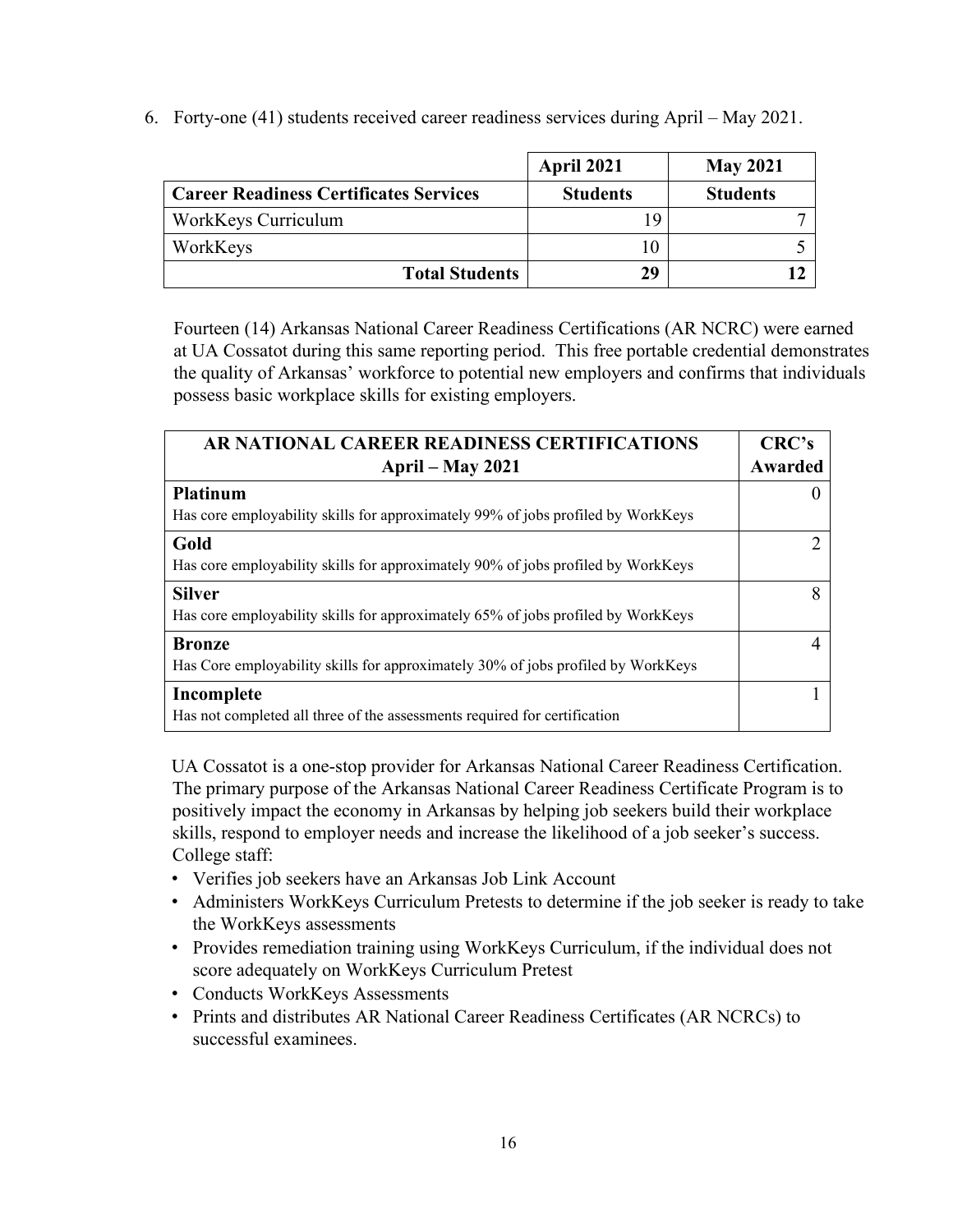REPORT TO THE BOARD OF VISITORS

July 12, 2021

SUBJECT: College Relations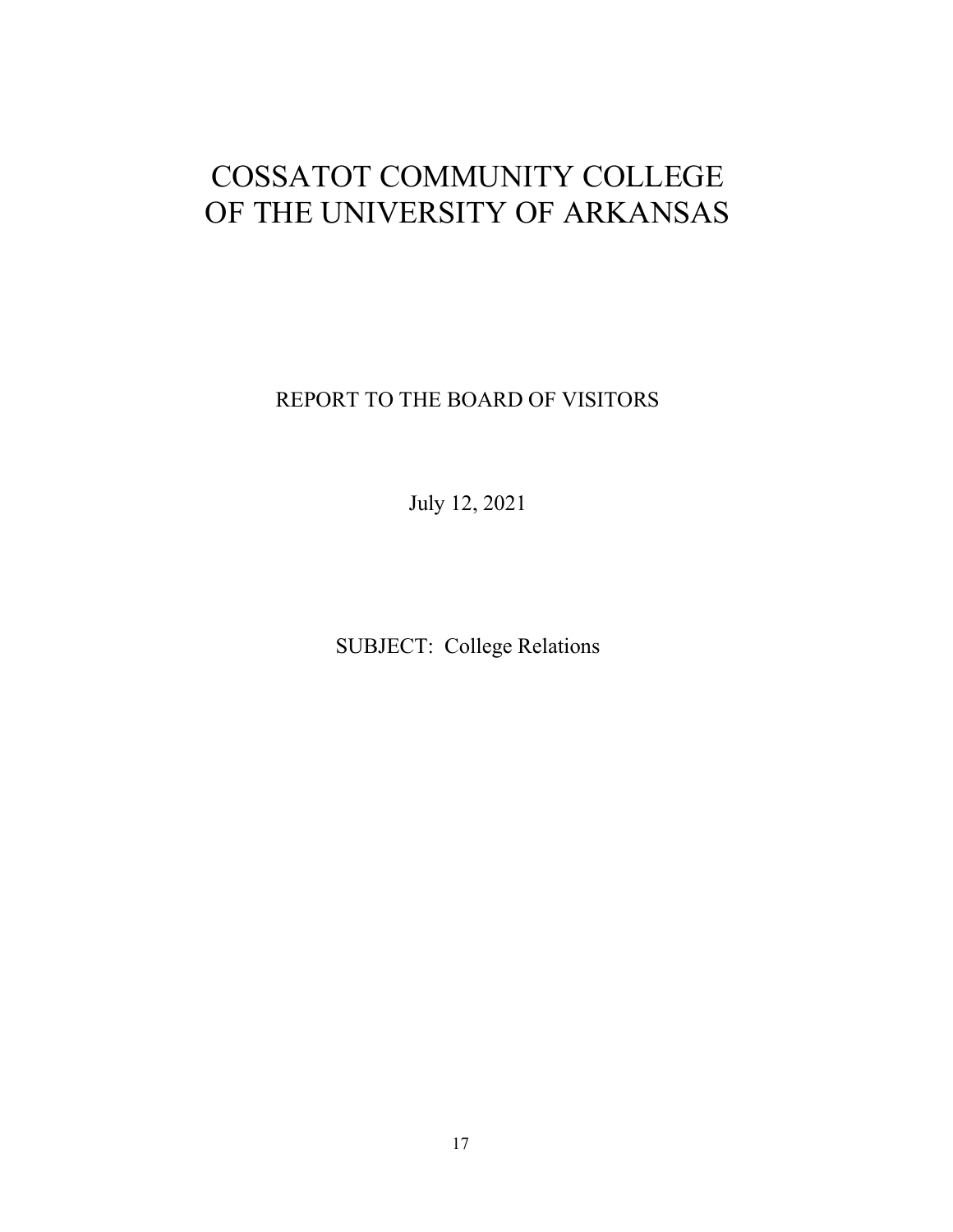### College Relations Report July 2021

#### **UA Cossatot Foundation**

On May  $1<sup>st</sup>$ , the Foundation sponsored the annual Fiesta Fest in downtown De Queen from 1:00p-9:00p, which was extremely successful. Festivities included rides, vendors, games, music, inflatables, and more. This year the event netted nearly \$13,000.





On May 15th, the second Colt's Benefit Golf Tournament was hosted at the Nashville Country Club. Approximately \$6,000 was raised during this event for the UAC athletic program.

The Foundation continues to work on the Blue Darter Heritage campaign to raise funds for the beautification of the Lockesburg campus and is planning a fundraising effort in conjunction with Cossatot's upcoming 50 year anniversary.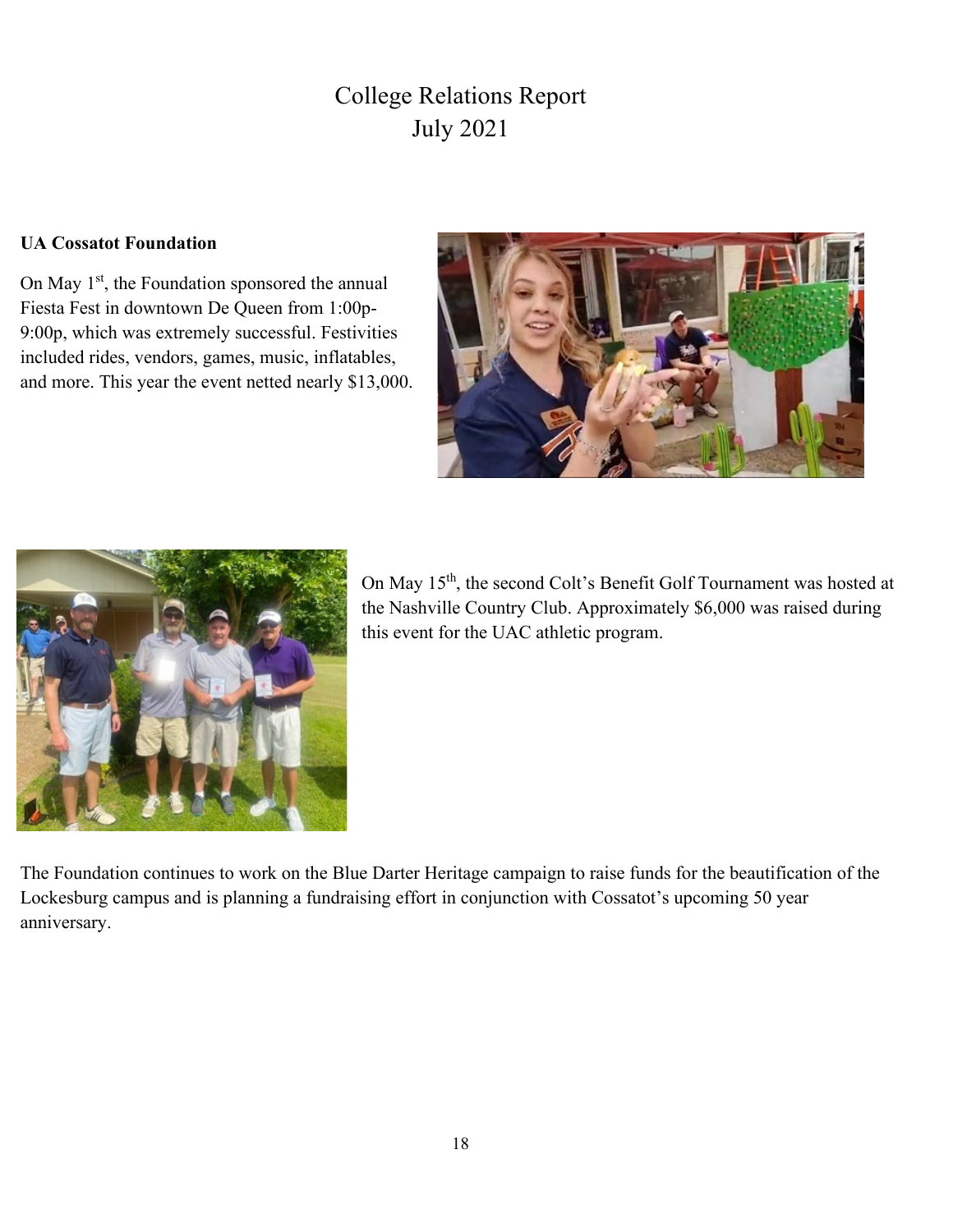#### **Ed88radio.com activities**

The college radio station and its associated website and Facebook page continue to advance our college and the



communities we serve. We livestreamed a number of events in May and June, including meetings of the Sevier County Medical Center board of directors, and hospitality training sponsored by the FRIENDS group and the Sevier County Economic Development Office. Ed 88 was in Malvern to livestream the official signing of the agreement that created the ARKTA program which will provide much needed truck driver training in Southwest Arkansas.

And ed88radio.com brought in additional revenues as the area emerged from the pandemic to return to work and resume commerce. New clients for May and June included Husqvarna, the City of De Queen, Nashville Chamber of Commerce, Bug Out Pest Solutions, H & H Nutrition, De Queen Old Town Café, and HealthCare Express. In

addition, Ed 88 is providing music during the Summer Block Party Series in cooperation with the Sevier County Sheriff's Department.

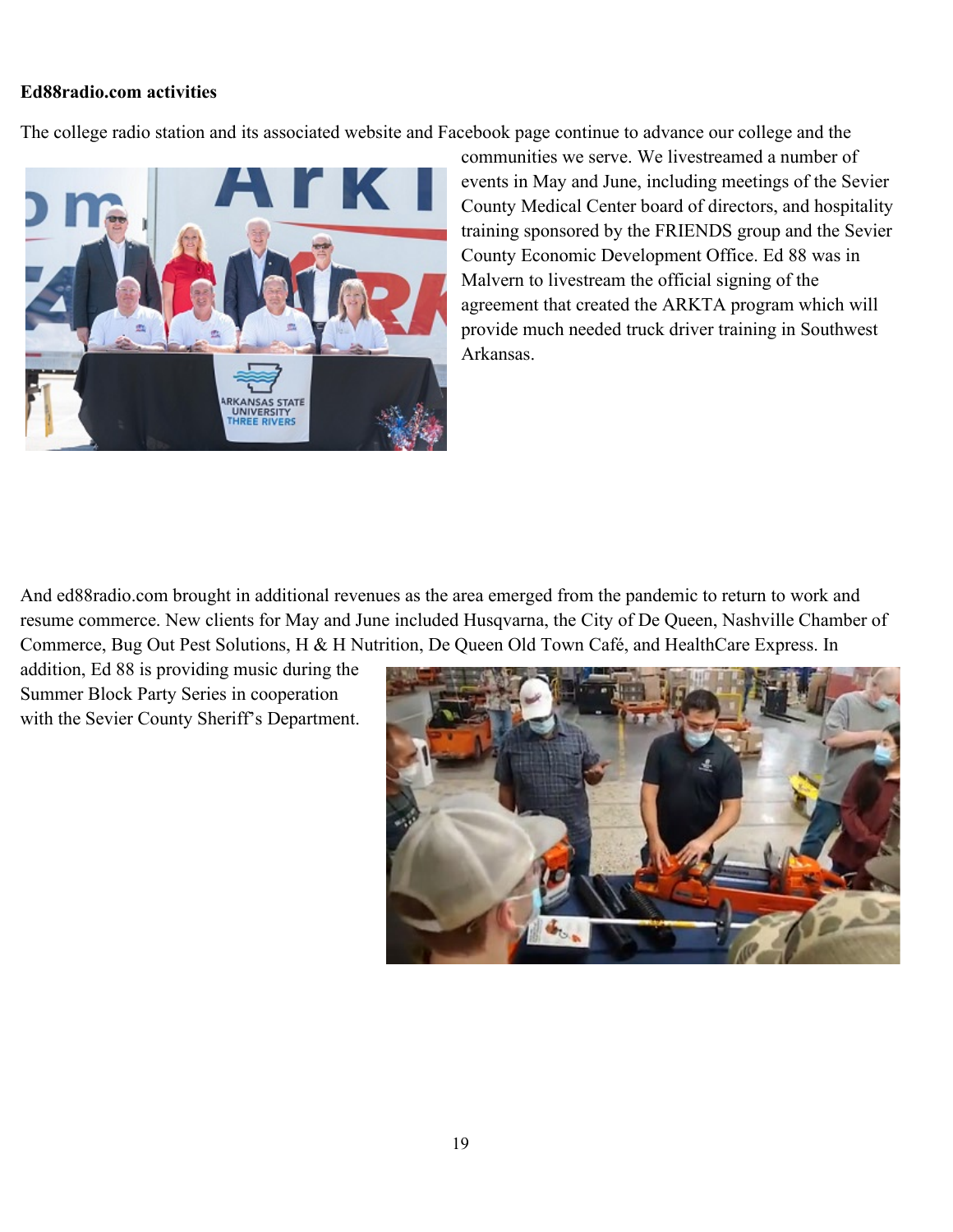#### **UA Cossatot Graduation**

The College Relations team aided in the presentation of the UA Cossatot graduation ceremony on May  $14<sup>th</sup>$  and the LPN pinning ceremony June 25th. The team was responsible for printed programs, audio and video, photos, and livestreaming the events on social media.



#### **Social Media Report**

The college's social media footprint continues to grow as the followers to our 14 different pages now number over 21,000. The largest of these are:

Ed 88 -7276

UA Cossatot – 5571

Cosmetology – 1589

Colts' Basketball – 1498

One of our fastest growing pages during this period is the UA Cossatot Continuing Education page, whose follower now total over 1100.

#### **Upcoming / Ongoing Projects**

The Google tour photographer visited each of our four campuses in May and the online visual tour is in production and should be launched prior to the fall semester. An agreement has been reached with a design company to revamp our current website to make it more user friendly. We are in the process of locating successful Cossatot alumni who will appear in our fall marketing campaign. And UA Cossatot and Fiesta Fest will be featured in the September issue of Arkansas Business magazine. The Total Arkansas edition will focus on the Hispanic community and UA Cossatot's status as the only Hispanic serving college in the state.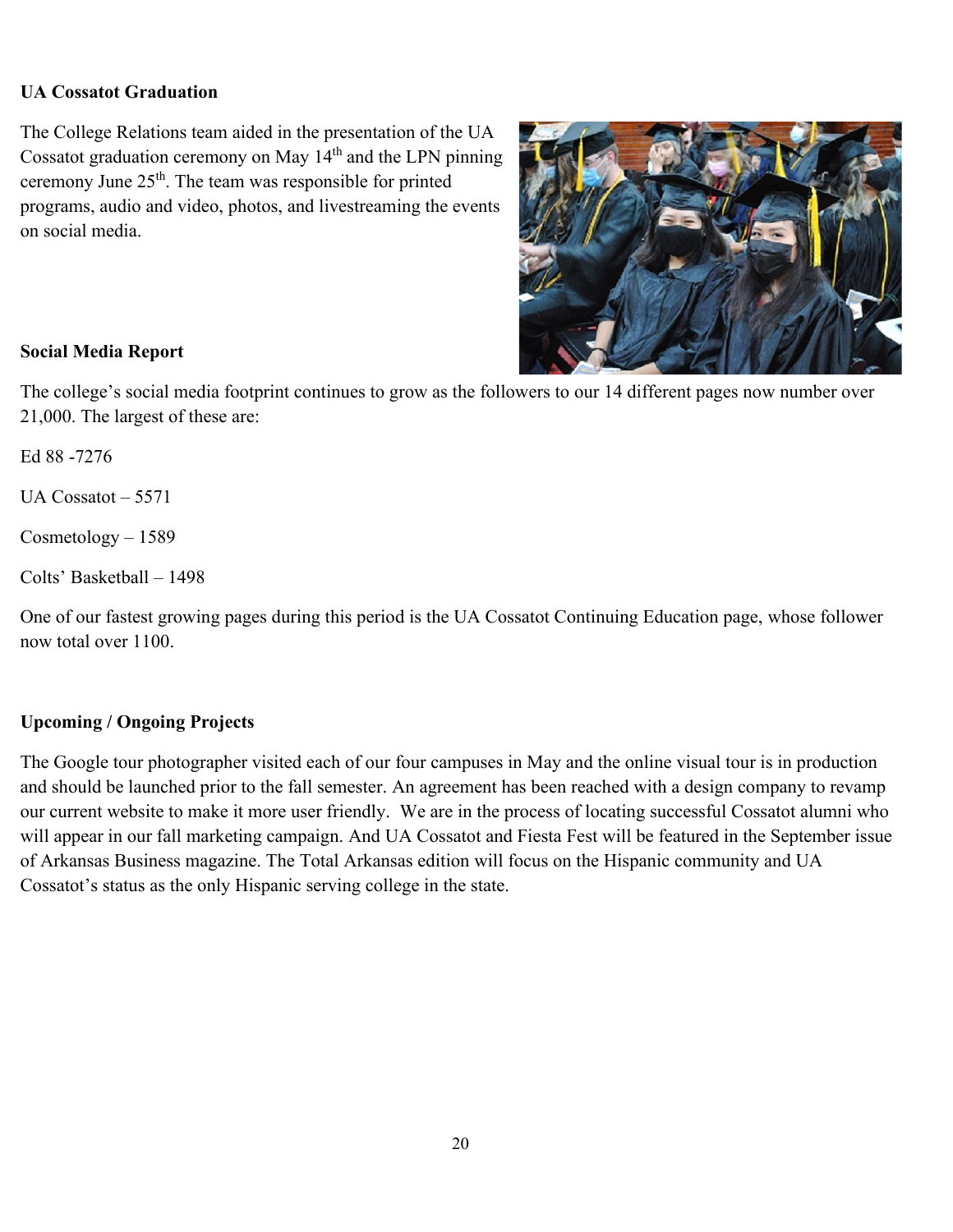BOARD OF VISITORS

ACTION ITEMS

July 12, 2021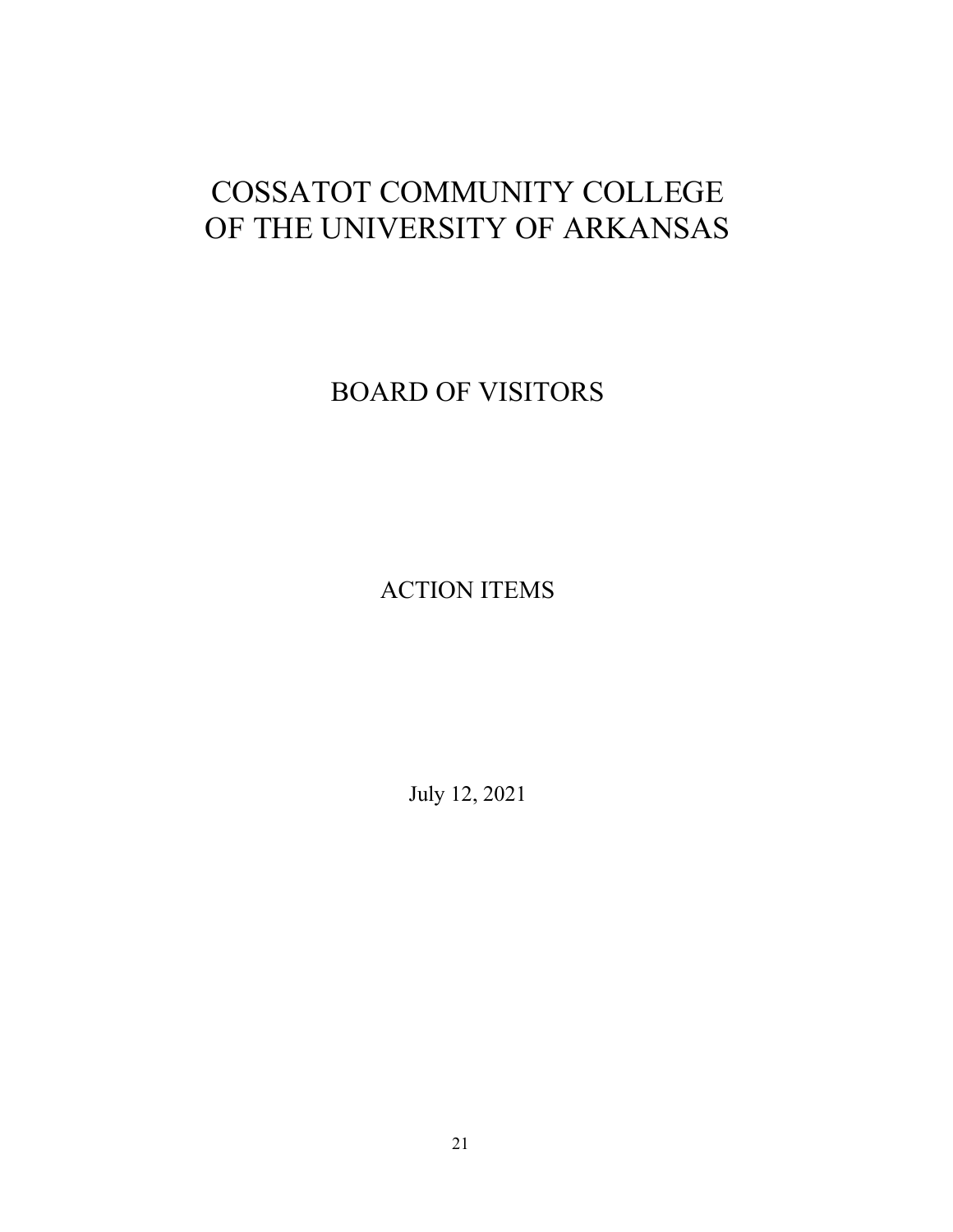#### **Board of Visitors Meeting – July 12, 2021 Action Item No. 1: Approve Minutes of the May 3, 2021, Board of Visitors Meeting.**

**1. Background information:** This is routine action for the Board.

**2. Why action is needed at this time:** This action is customary at the meeting following the meeting for which the minutes are recorded.

**3. Chancellor's Recommendation:** The Chancellor recommends the Board approve the minutes of the May 3, 2021, Board of Visitors Meeting as submitted.

**4. Board of Visitors Action:** 

**Motion by:**

**Seconded by:**

**Yeas: Nays**: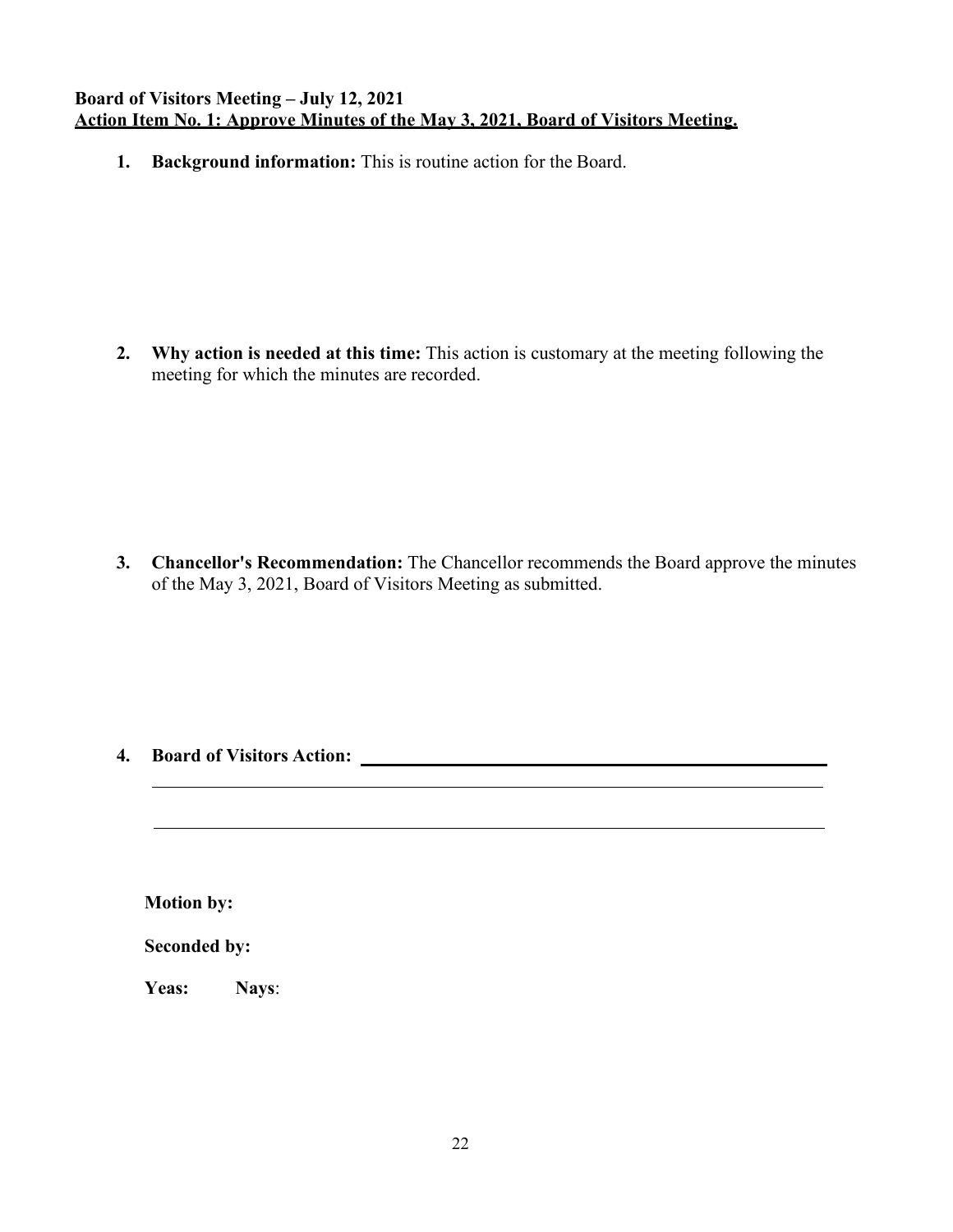#### MINUTES OF MEETING COSSATOT COMMUNITY COLLEGE OF THE UNIVERSITY OF ARKANSAS BOARD OF VISITORS May 3, 2021

Chair Kathy Beavert called the regular meeting of the Board of Visitors to order at 12:05 p.m. following a light meal at the UA Cossatot Bank of Lockesburg Gymnasium.

| Present: | Kathy Beavert<br><b>Tyler Davis</b><br>Brenda Tate | Tim Pinkerton<br><b>Robert Martinez</b><br>Barbara Dixon | Jimmy Tumey<br>Angie Walker |
|----------|----------------------------------------------------|----------------------------------------------------------|-----------------------------|
| Absent:  | Barbara Horn<br>Dr. Glenn Lance                    |                                                          |                             |

#### **Staff Reports**

Chancellor Cole reported to the Board of Visitors the status the budget process for the college. Dr. Cole revealed the inclusiveness of the budget process going into the upcoming budget year. In November the college started to have budget meetings in person and via Ring Central with in depth information. Interest in the budget process was seen from employees and their input was considered thoroughly. With many needs and wants coupled with limited resources, the college accomplished balancing the 10.6 million dollar budget on time. The Institutional Research department created an anonymous survey of those who participated. The responses were positive of the whole process.

Vice Chancellor Charlotte continued to present the latest financial report to the Board. At the end of March, the college was down 330,000 in revenues from this time last year, this mostly comes from tuition and fees. The expenditures are down from last year as well. The Accounts Receivable balance is down from last year which is caused by less tuition and fees and enrollment being down. The college was able to use HEERF funds to pay off balances from the spring when the pandemic started. In Grants & Other Restricted Programs, one new grant was added. The college is up 5.6 million in grants at the end of March. The Schedule of Bank Accounts has over 5.2 million in the bank. In Certificate of Deposits, the college is over 950,000 at the end of March. Charlotte then reported the quarterly reports that are submitted to the UA System.

Dr. Ashley Aylett reported the recent Academic Services report. VIP registration for Summer and Fall classes for currently enrolled students was opened earlier this year. This allowed currently enrolled students two weeks versus one week to enroll. 471 students were enrolled for the Fall and 247 were enrolled for the Summer during the two weeks. Dr. Aylett displayed a comparison chart of total withdrawals. In Spring 2021 a total of 44 students withdrew from courses. Academics has worked with retaining students. Graduation is set to be on May 14 at 6:30 p.m.

Vice Chancellor Mike reported the project on the Lockesburg Middle School continues. Floor tile has been pulled up and are now waiting for doors and windows to come in. We are also waiting for drawings for electrical and HVAC from our architects. Mike previously mentioned the renovations at the Nashville ERC. It is 90% ready to go and are currently waiting on furniture to come in. We have received quotes from a couple contractors to reseal our parking lots on all campuses. Mike commented many of the classrooms now have individual desks to properly practice social distancing. Steve brought up the Murfreesboro property. The property has been listed for sale due to the upkeep getting more expensive and the use declining. It was appraised at 132,000, the college has received an offer and will move forward with selling the property.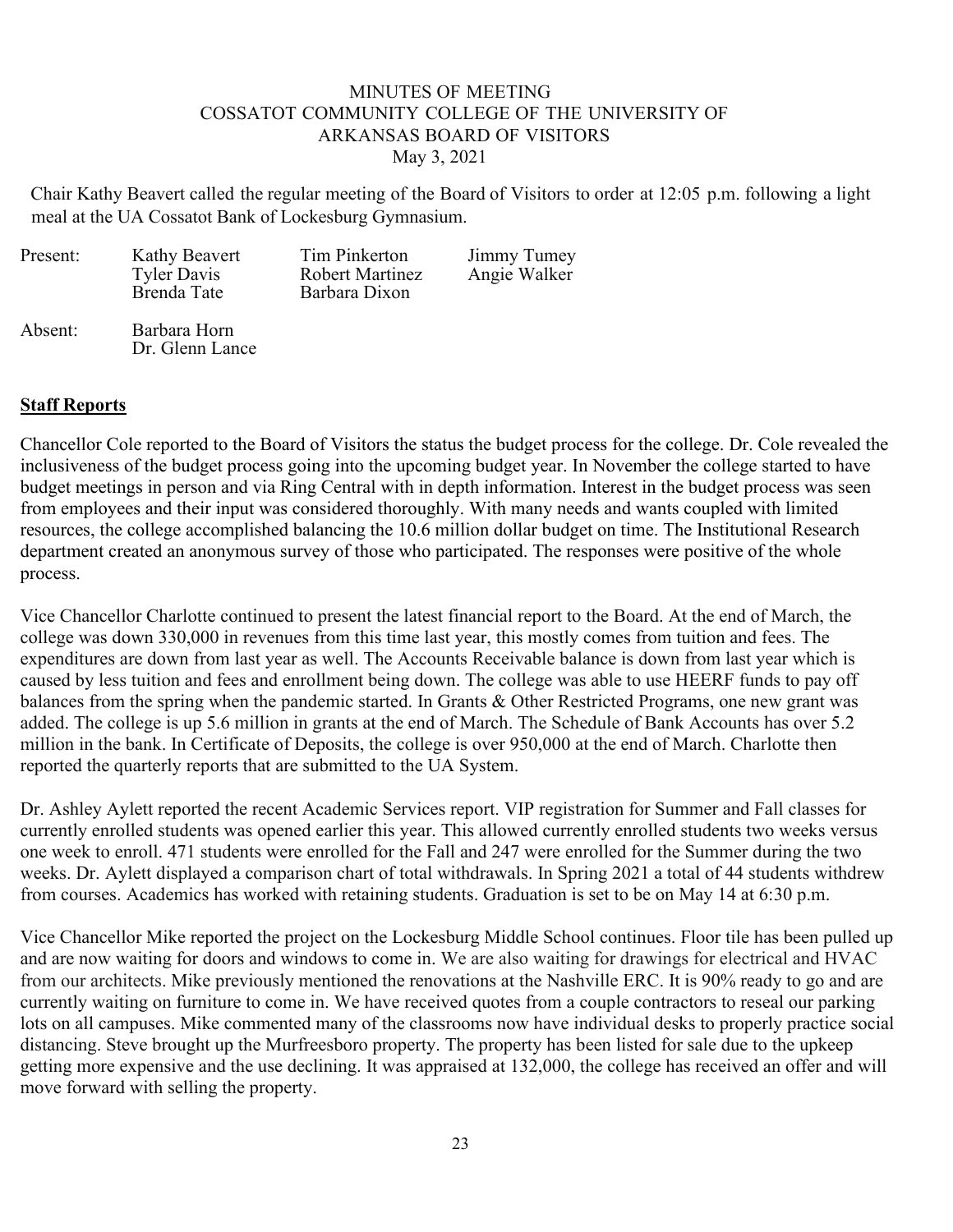#### **Action Items:**

**No.1Approve the Minutes of March 1, 2021, Board of Visitors Meeting.** Tim Pinkerton motioned for passage and Barbara Dixon seconded the motion. The motion passed with a vote of 8-0.

**No. 2 Approve Board of Visitors Meeting Schedule for 2021-2022.** Robert Martinez motioned for approval. Tim Pinkerton seconded the motion. The motion passed with a vote of 8-0.

**No. 3 Review Operating Budget for 2021-2022.** Jimmy Tumey motioned for passage and Brenda Tate seconded the motion. The motion passed by a vote of 8-0.

**No. 4 Review Tuition and Fees for 2021-2022.** Robert Martinez motioned for passage and Barbara Dixon seconded the motion. The motion passed by a vote of 8-0.

**No. 5 Review Career Service Awards for 2021-2022.** Jimmy Tumey motioned for passage and Tim Pinkerton seconded the motion. The motion passed with a vote of 8-0.

**No. 6 Review Salaries for 2021-2022.** Robert Martinez motioned for approval and Barbara Dixon made the second. The motion passed by a vote of 8-0.

**No. 7 Review Revised College Policy 210: Chancellor Cabinet.** Jimmy Tumey motioned for approval, and Tim Pinkerton made the second. The vote was 8-0.

**No. 8 Review Revised College Policy 405: Grants and Contracts Personnel.** Robert Martinez made the motion for approval. With a second from Jimmy Tumey, the motion passed with a vote of 8-0.

**No. 9 Review Revised College Policy 533: Academic Probation & Suspension.** Brenda Tate made the motion for approval and Jimmy Tumey made the second. The motion passed 8-0.

Chair Kathy Beavert asked for a motion to adjourn the meeting. Tim Pinkerton made the motion and with a second from Robert Martinez, Chair Kathy Beavert adjourned the meeting at 12:55 p.m.

Respectfully submitted,

Sin Prihadon

Tim Pinkerton, Secretary

wg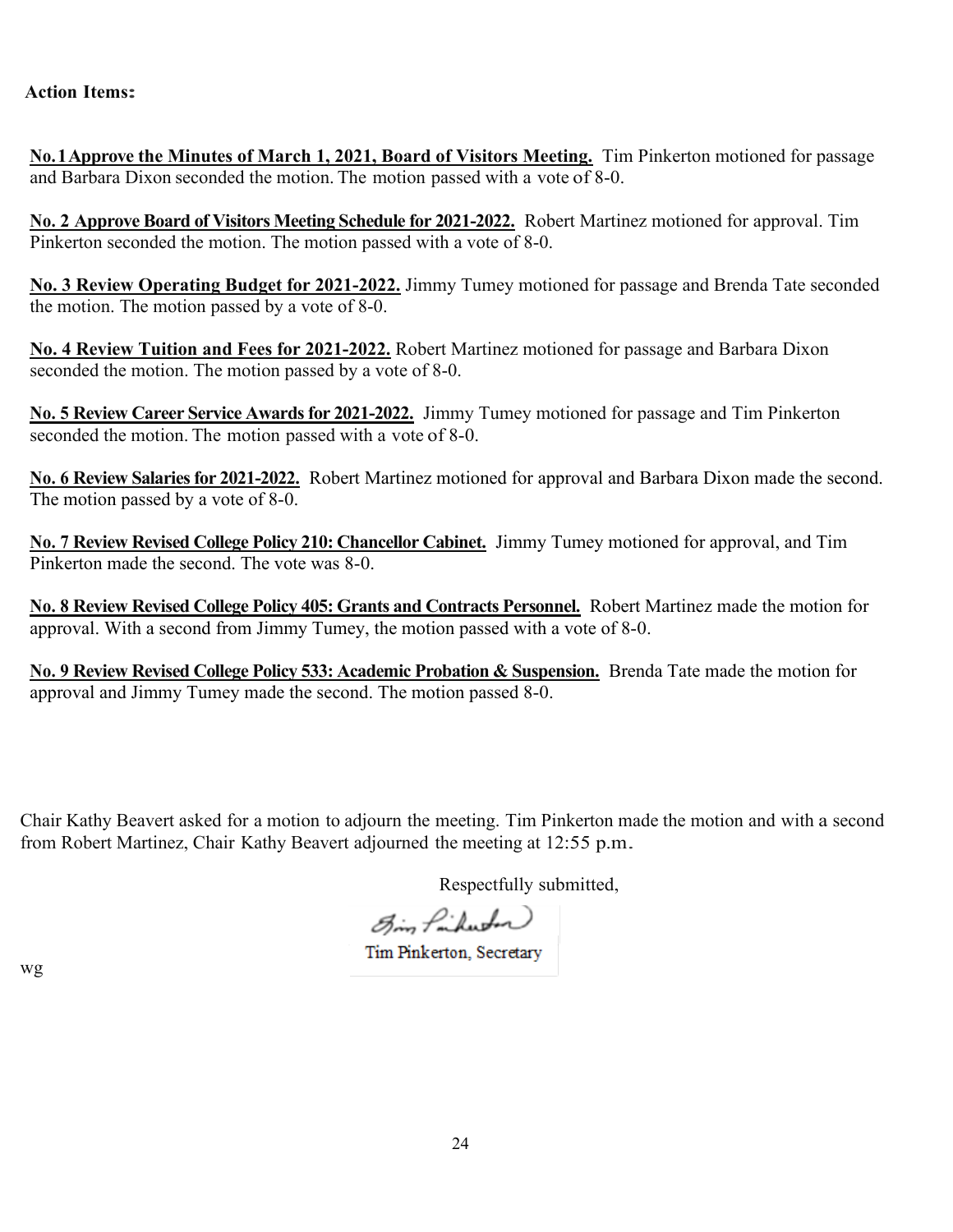#### **Board of Visitors Meeting – July 12, 2021 Action Item No. 2: Approve Election of Officers for 2021-2022.**

**1. Background information:** This is a routine action for the Board each year to elect a Chair, Vice-Chair, and a Secretary.

**2. Why action is needed at this time:** This action is customary at the first Board of Visitors meeting of each new fiscal year.

**3. Chancellor's Recommendation:** The Chancellor recommends the Board elects a Chair, Vice-Chair, and a Secretary to serve for the fiscal year 2021-2022.

**4. Board of Visitors Action:**

**Motion by:**

**Seconded by:**

**Yeas: Nays**: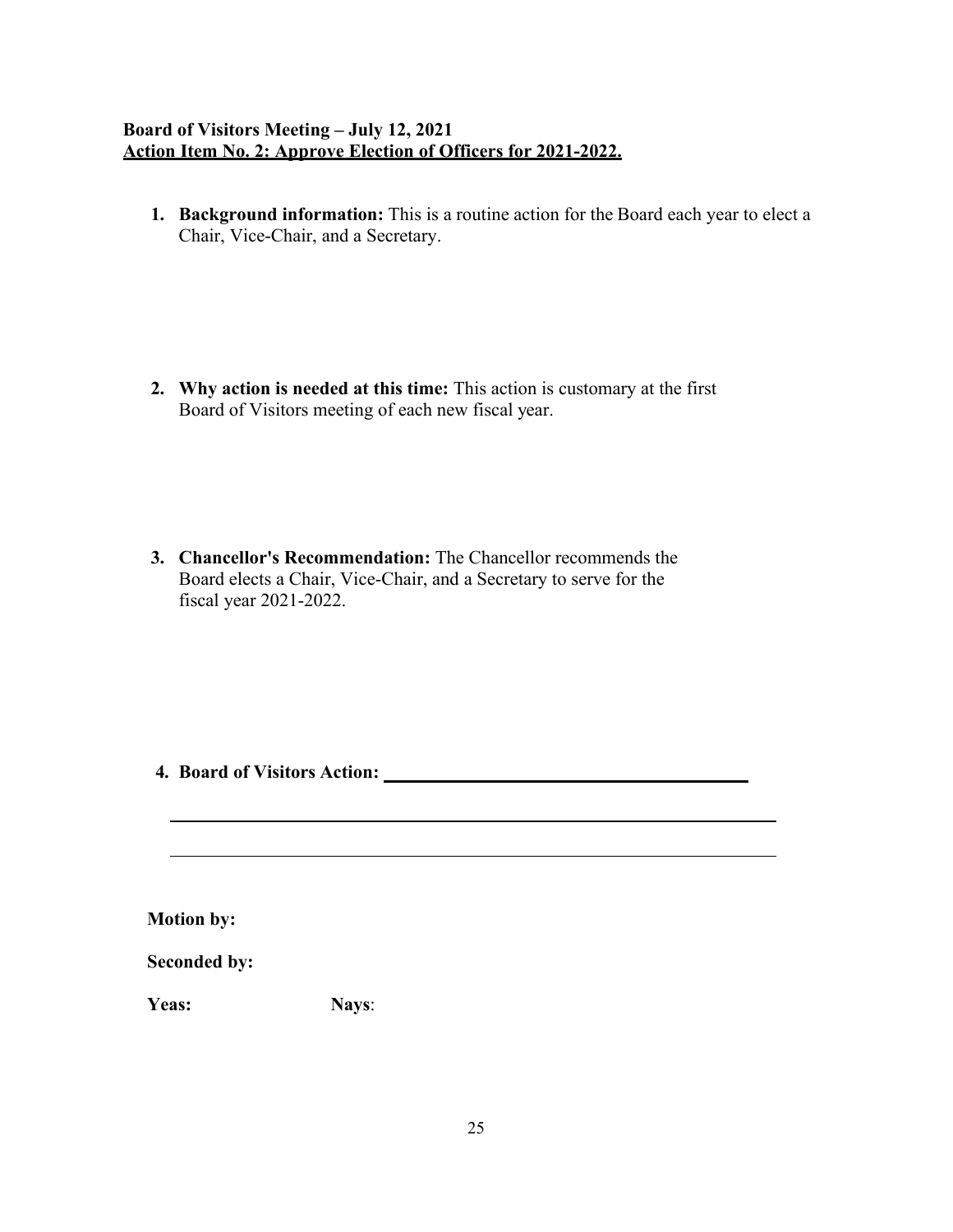#### **UA COSSATOT BOARD OF VISITORS**

#### OFFICERS ELECTED

2021-2022

Chair \_\_\_\_\_\_\_\_\_\_\_\_\_\_\_\_\_\_\_\_\_\_\_\_\_\_\_\_\_ Vice Chair \_\_\_\_\_\_\_\_\_\_\_\_\_\_\_\_\_\_\_\_\_\_\_\_\_\_\_\_\_\_

Secretary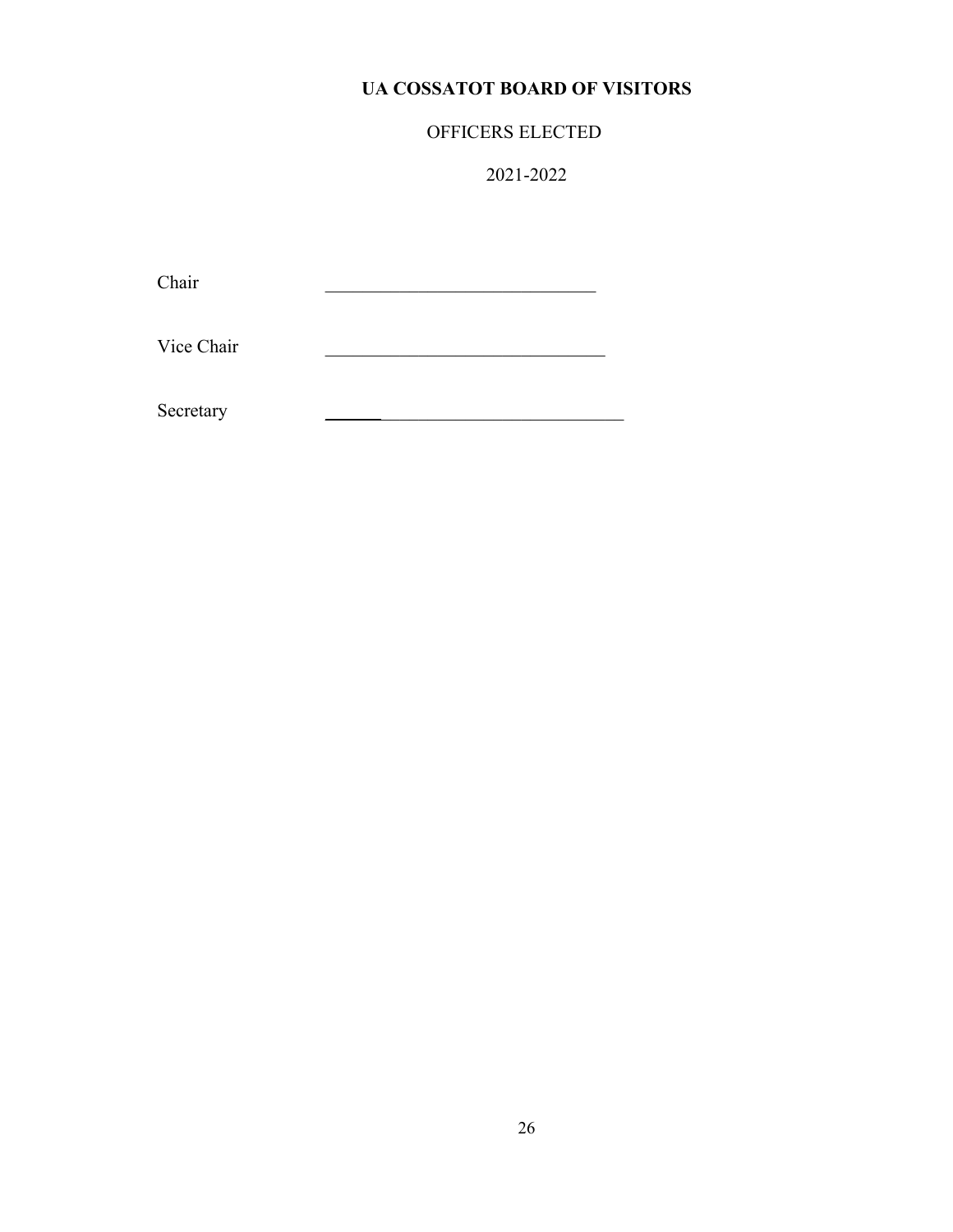#### **Board of Visitors Meeting – July 12, 2021 Action Item No. 3: Review College Policy 610: Curriculum.**

**1. Background information:** The revision to this policy is to address the primary contact of whom will gather all appropriate documentation upon submission. The Vice Chancellor for Academics will take the place of the Curriculum Committee in this matter.

**2. Why action is needed at this time:** This is the first time the Board of Visitors has met since the revision was made.

**3. Chancellor's Recommendation:** Chancellor Cole recommends the Board review College Policy 610: Curriculum.

**4. Board of Visitors Action:**

**Motion by:**

**Seconded by:**

**Yeas: Nays**: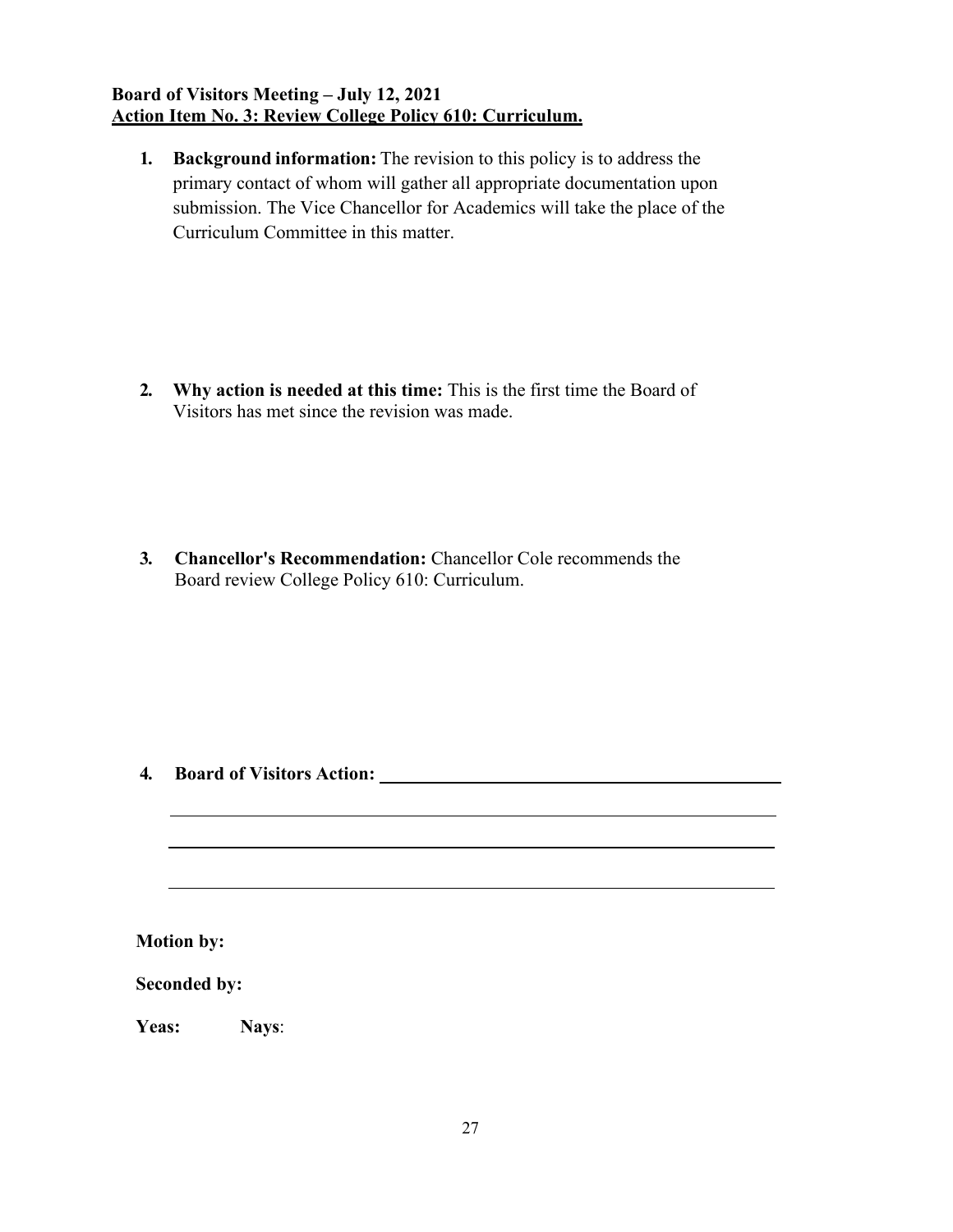#### **CURRICULUM**

Curriculum at UA Cossatot is outcome-based and developed by a process approved by the Chancellor.

New curriculum, revisions, or deletions of educational programs are generated through the appropriate educational division and reviewed by the Academic Council, Curriculum Committee, Vice Chancellor for Academics, Chancellor, and, when appropriate, the Board of Visitors and University of Arkansas System Board of Trustees, and submitted to the Arkansas Department of Higher Education, and Higher Learning Commission.

Faculty and Division Chairs submit all appropriate documentation to the Vice Chancellor for Academics, who leads the program approval process. Curriculum Committee. When additional approvals are required, the faculty and Division Chair provide documentation to the Vice Chancellor for Academics who submits to the Chancellor's Cabinet, Board of Visitors, UA System Board of Trustees, and ADHE Coordinating Board.

#### INVENTIONS AND DEVELOPED CURRICULUM

All curricula and inventions developed during the working hours paid for by the college become property of the college.

#### PATENT AND COPYRIGHT

The institution follows UA System Board Policy 210.1 in regard to patent and copyright matters.

Faculty may use films, videotapes, or written materials for classroom use. When duplicating or copying such materials, the current Copyright Act will be followed including proper written permissions or the purchase of a license from the copyright owner. A provision for fair use is found in the Copyright Act Section 107. Under the fair use provision, a reproduction of someone else's copyright-protected work is likely to be considered fair if it used for criticism, comment, news reporting, teaching, scholarship, and research.

HLC Criterion (1C2; 3A1; 3A2; 3B1; 3B2)

#### **Policy History:**

September 9, 2019 March 2, 2015 January 1, 2011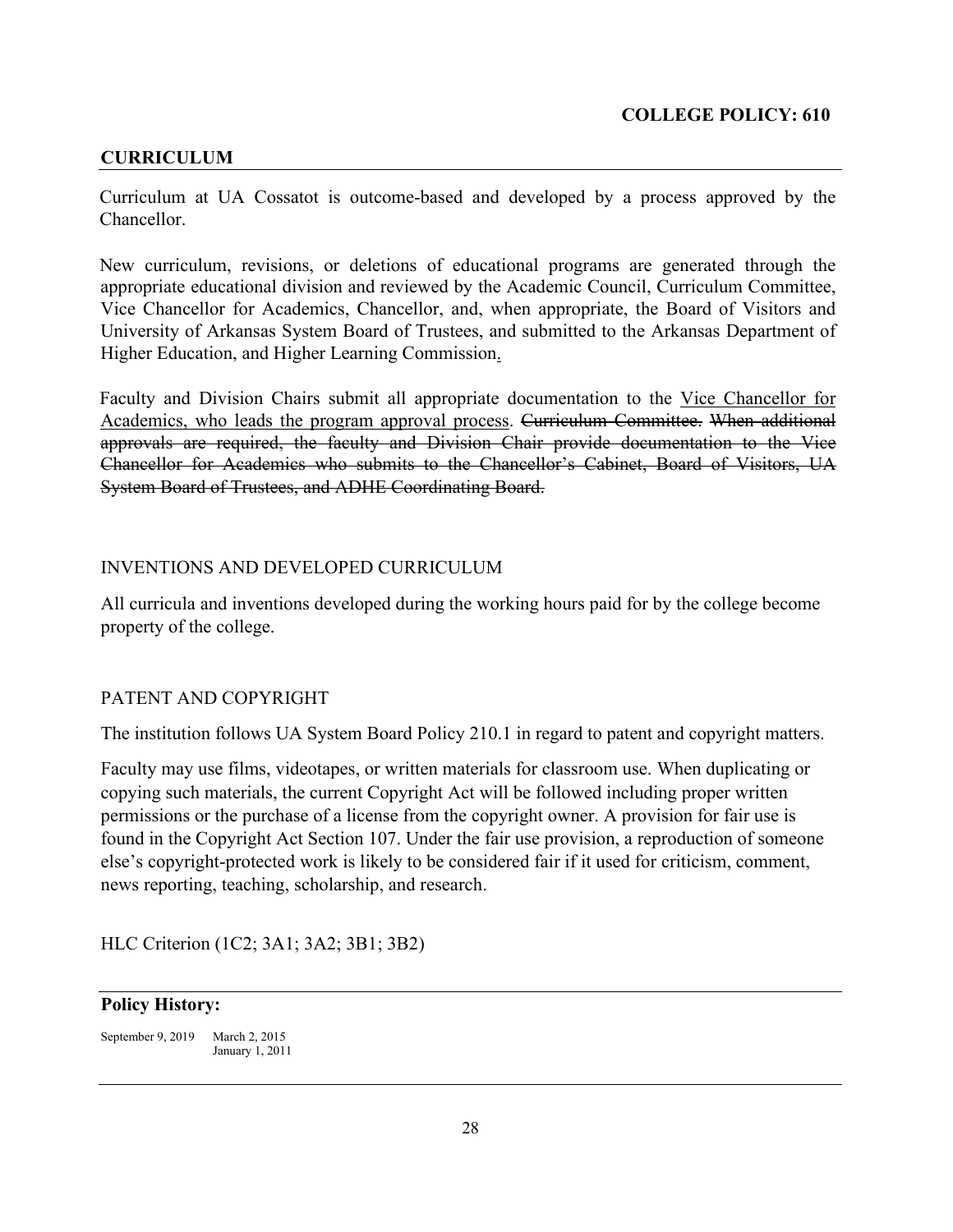#### **Board of Visitors Meeting – July 12, 2021 Action Item No. 4: Review College Policy 782: Tobacco Use and Drug Free Campus.**

**1. Background information:** The revision to College Policy 782 is necessary to keep all information up to date. The last paragraph was moved to the beginning of the policy. New wording was added to specify locations on campus. Sections  $E \& F$ are more in depth information regarding possession of illegal substances and alcohol on campus.

**2. Why action is needed at this time:** This is the first time the Board of Visitors has met since this revision was made to College Policy 782: Tobacco Use and Drug Free Campus.

**3. Chancellor's Recommendation:** The Chancellor recommends the Board review College Policy 782: Tobacco Use and Drug Free Campus.

**4. Board of Visitors Action:**

**Motion by:**

**Seconded by:**

**Yeas: Nays**: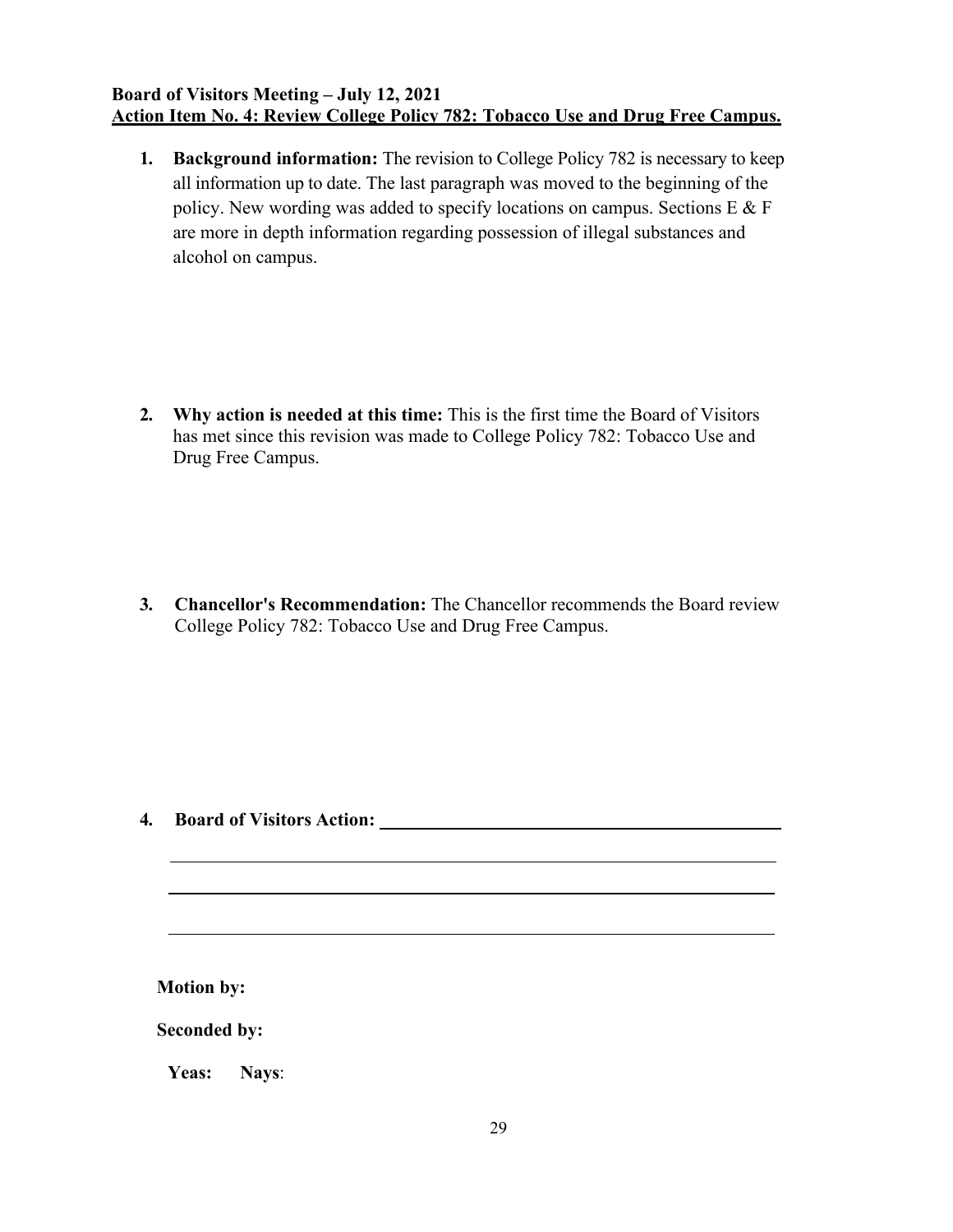#### **TOBACCO USE AND DRUG FREE ON CAMPUS**

In compliance with the Clean Air on Campus Act of 2009, all UA Cossatot students, faculty, staff, contractors and visitors to campus are expected to comply with this policy and state law. Members of the campus community are empowered to respectfully inform others about the policy to enhance awareness and encourage compliance and may report violations to UA Cossatot Police.

In the interests of the health and comfort of all employees, and to comply with the Clean Air on Campus Act of 2009, it is the policy of UA Cossatot that:

- A. Smoking and the use of tobacco products (including cigarettes, cigars, pipes, smokeless tobacco, and other tobacco products), as well as the use of electronic cigarettes, by students, employees, faculty, staff, contractors, and visitors, are prohibited on all college property including buildings, grounds, athletic facilities, parking areas, and within vehicles located on college property.
- B. Smoking and the use of tobacco products (including cigarettes, cigars, pipes, smokeless tobacco, and other tobacco products), as well as the use of electronic cigarettes, are prohibited at all times:
	- 1. On and within all property, including buildings, grounds, and athletic facilities, owned or operated by UA Cossatot;
	- 2. On and within all vehicles on college property, and on and within all UA Cossatot vehicles at any location.
- C. Littering campus with remains of tobacco or smoking-related products is prohibited.
- D. All those attending public events, such as conferences, meetings, public lectures, social events, cultural events, and sporting events using UA Cossatot facilities shall be required to abide by this policy; organizers shall communicate this policy to attendees and shall enforce the policy.
- E. Use of, or possession, of illegal substances is prohibited on and within all UA Cossatot property or property leased by UA Cossatot. Campus police and/or local law enforcement will be alerted if suspected possession or if an individual is suspected to be under the influence. Students and employees under the influence are subject to disciplinary actions. Resources, such as drug detection canine units, may be utilized to ensure a drug-free space. Should a canine unit alert on personal property, permission will be requested to search the property. If permission is denied, a warrant will be requested. No permission to search is required for UA Cossatot property, such as desks, office space, or classrooms.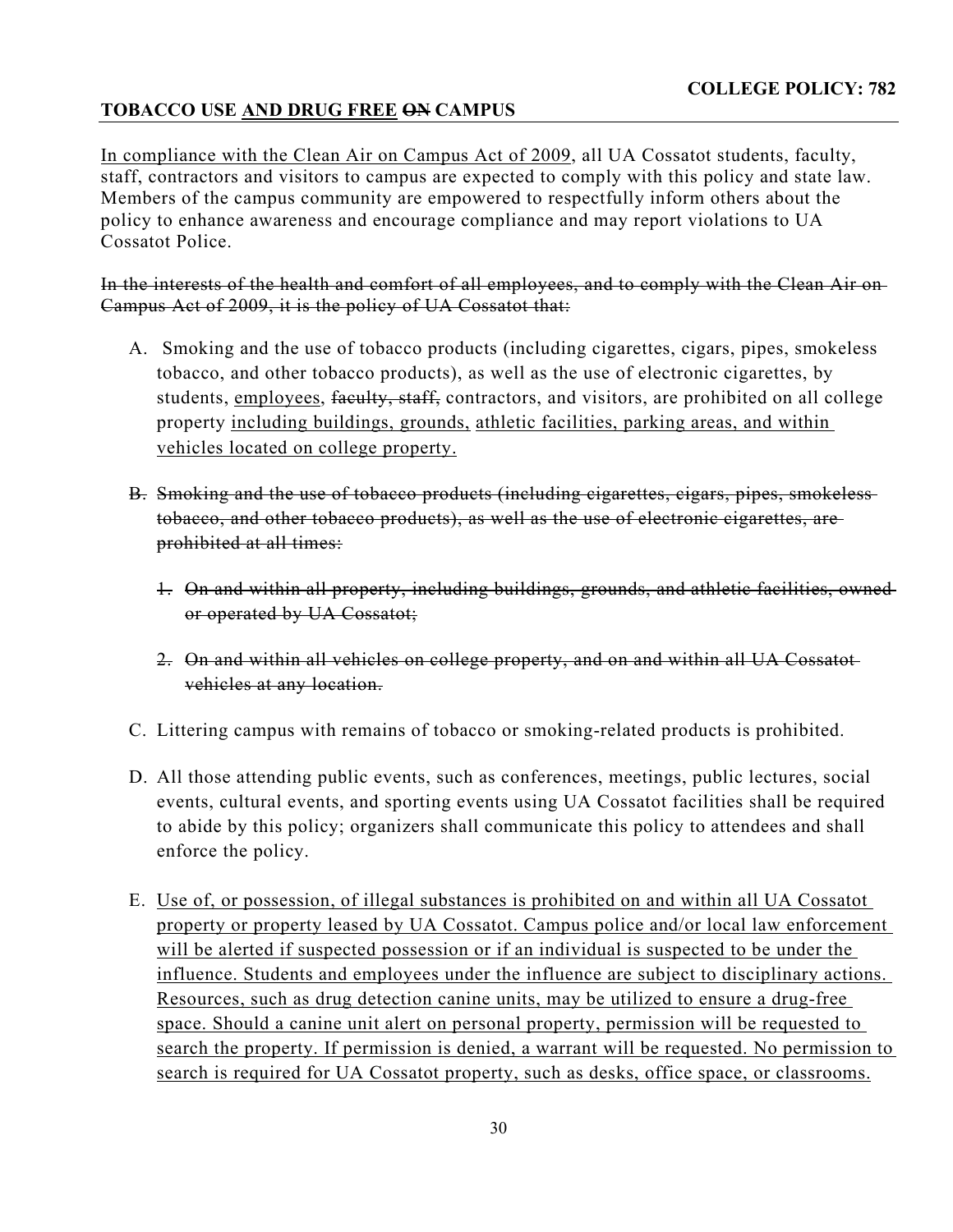F. The possession or use of alcohol is prohibited on and within all UA Cossatot property. Campus police and/or local law enforcement will be alerted if suspected possession or if an individual is suspected to be under the influence. Students and employees under the influence are subject to disciplinary actions.

#### **Policy History:**

September 8, 2014 September 30, 2013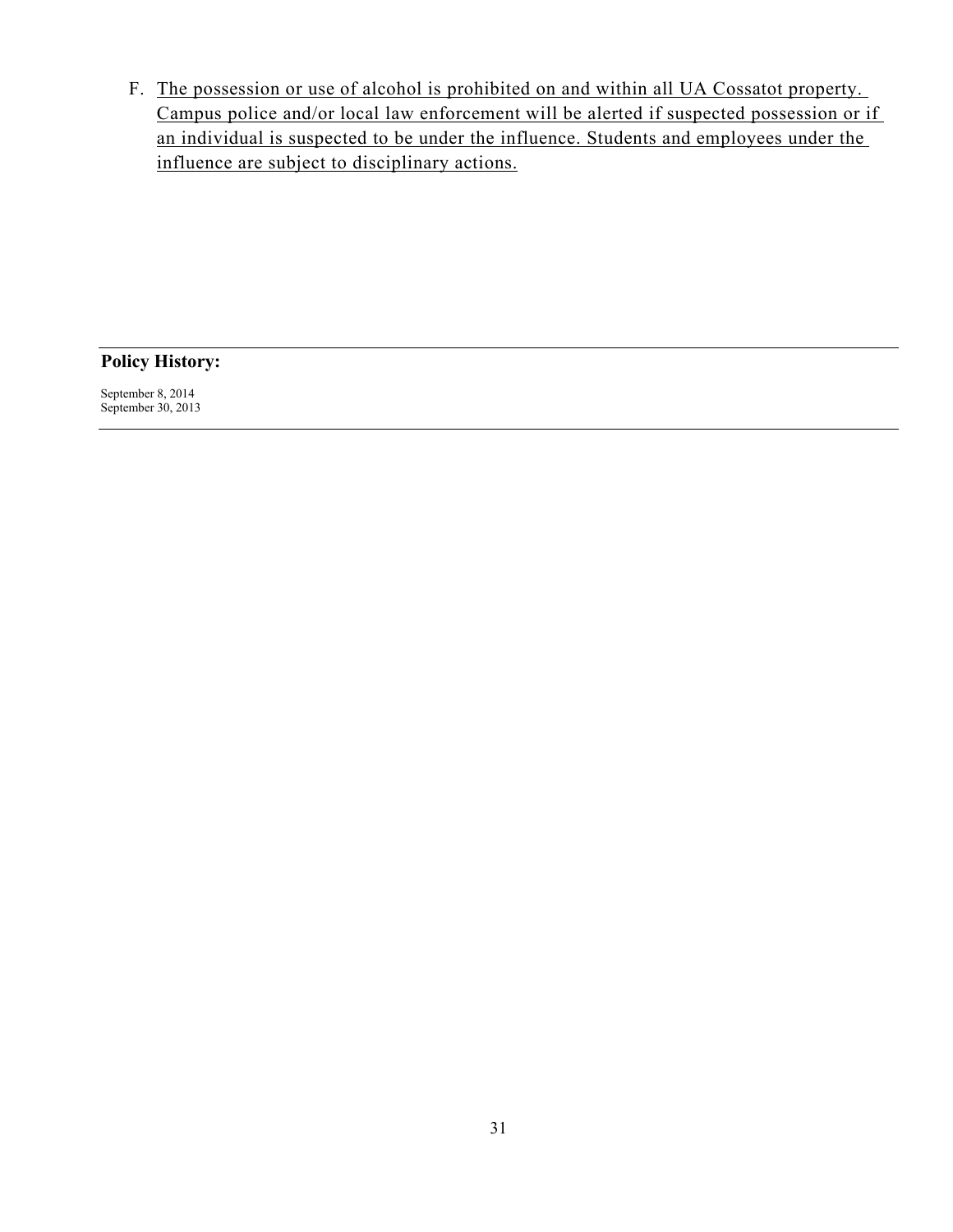#### **Board of Visitors Meeting – July 12, 2021 Action Item No. 5: Approve pursuing with Adding UA Cossatot Men & Women's Soccer 2022-2023 Academic Year.**

**1. Background information:** Since creating the UA Cossatot Colts basketball program, we have noticed an enormous support from the community. We now want to expand our athletic program with adding Men and Women's Soccer for the 2022-2023 academic year.

**2. Why action is needed at this time:** We feel we will offer more opportunities for students in our athletic program, we will offer more marketing opportunities for our college, and we will offer the community high-quality sporting events which will build more community pride and college pride.

**3. Chancellor's Recommendation:** Chancellor Cole recommends the Board approves to pursue in adding Men and Women's Soccer for 2022-2023 Academic Year.

**4. Board of Visitors Action:**

**Motion by:**

**Seconded by:**

**Yeas: Nays**: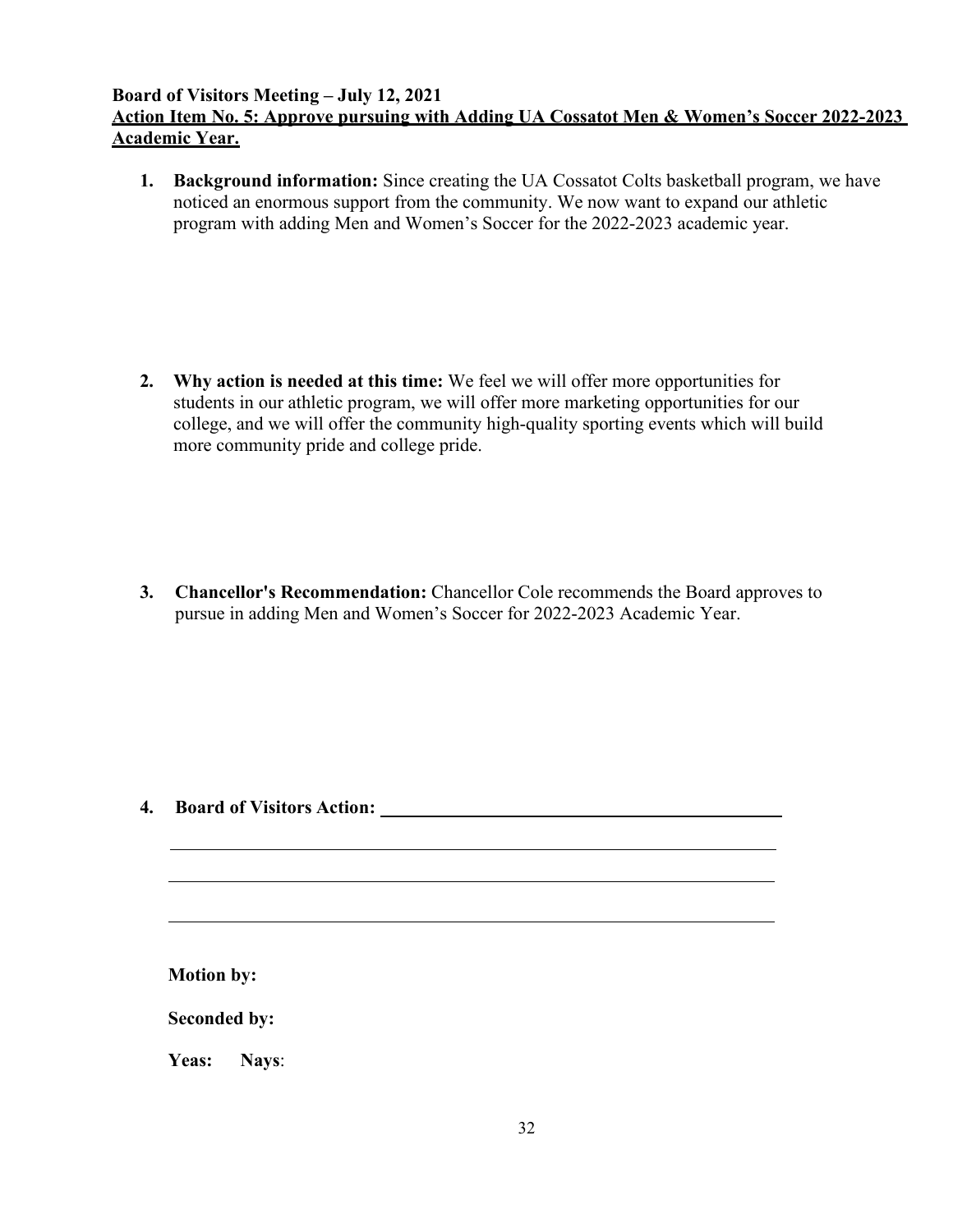BOARD OF VISITORS

### INFORMATION ITEMS

July 12, 2021